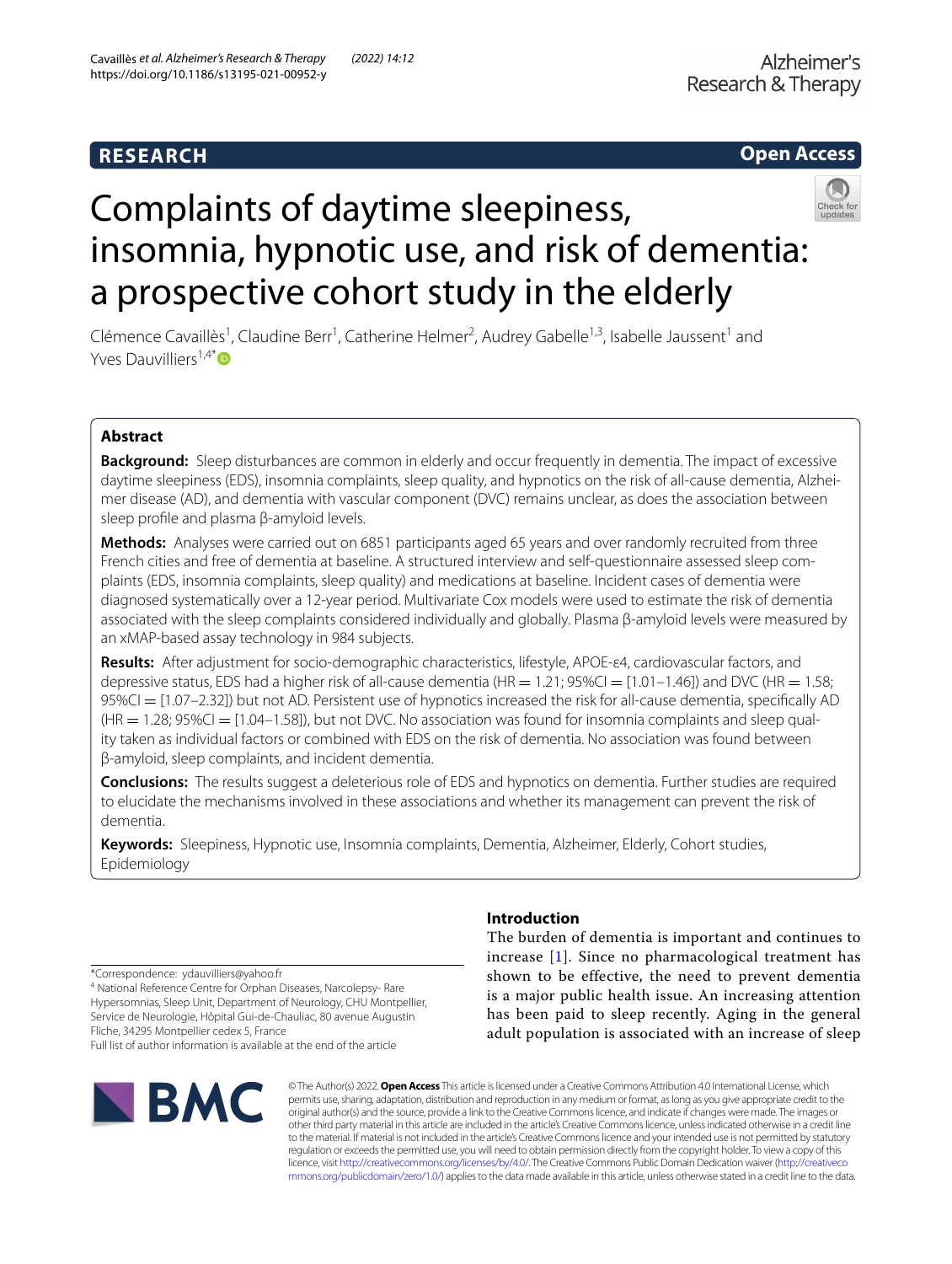problems particularly insomnia and excessive daytime sleepiness (EDS) which have been associated with a higher risk of all-cause cognitive decline or dementia  $[2-11]$  $[2-11]$  $[2-11]$ . However, large heterogeneities in the results were observed and could be attributed to multifactorial nature and cause of sleep disturbances, differences in sleep and cognitive assessments, use of hypnotics, study design, duration of follow-up, and sample size  $[2, 3, 5, 11-13]$  $[2, 3, 5, 11-13]$  $[2, 3, 5, 11-13]$  $[2, 3, 5, 11-13]$  $[2, 3, 5, 11-13]$  $[2, 3, 5, 11-13]$  $[2, 3, 5, 11-13]$  $[2, 3, 5, 11-13]$  $[2, 3, 5, 11-13]$ . A recent large-scale study of only men showed that sleep problems defined as difficulties falling asleep, waking up in the early hours, or just taking sleeping pills were associated with dementia incidence, specifically Alzheimer' disease (AD) [[8\]](#page-11-6). However, the specific role of these three complaints was not studied, and the impact of EDS was not evaluated. Furthermore, the impact of sleep disturbances may depend on the etiologies of dementia associated with different pathophysiologies. Dementia and particularly AD is mainly characterized by excessive production and/or cleavage of amyloid precursor protein and by intra-neuronal hyperphosphorylated and aggregated tau proteins with altered brain clearance. In contrast, although with possible overlap with AD, dementia with vascular component (DVC) is primarily associated with comorbid cardiovascular conditions, as well as hypoxia, inflammation, and oxidative stress. Yet, few studies have investigated the associations between sleep disturbances and the type of dementia and showed that insomnia was often predictive of all-cause dementia and AD [[7,](#page-11-7) [8,](#page-11-6) [10](#page-11-8)], and EDS of DVC [[3\]](#page-11-3).

As demographic and clinical characteristics may be associated with both sleep problems and dementia, it remains important to determine whether certain populations (e.g., old age, women, carriers of apolipoprotein e-ε4 (APOE-ε4), cardiometabolic diseases, or depression) may modify the associations between sleep complaints and dementia risk. It is also unknown whether there is a synergistic effect of sleep problems on the risk of cognitive disorders. A more complete assessment of sleep problems and their severity may clarify their potential additive roles on the risk of dementia.

We thus evaluated the association between the use of hypnotics, sleep complaints (EDS, insomnia complaints, and sleep quality) analyzed separately as individual dimensions and combined together in an overall assessment, and the risk of dementia (all-cause, AD, and DVC) over 12 years in the elderly. We also studied if specific populations modify the association between sleep problems, hypnotic intake, and dementia risk and deciphered the relationship between sleep profile and plasma β-amyloid concentrations.

## **Methods**

## **Study population**

This study was part of the Three-City Study  $[14]$  $[14]$ , a longitudinal cohort conducted in three French cities: Bordeaux ( $n = 2104$ ), Dijon ( $n = 4931$ ), and Montpellier ( $n$ = 2259). Participants were non-institutionalized subjects, aged 65 years or over, and registered on the electoral rolls. Its main objective was to estimate the risk of dementia attributable to vascular factors. Overall, 9294 participants were recruited from the electoral rolls between 1999 and 2001. The participants were interviewed and underwent clinical examinations at baseline and after 2, 4, 8, 10, and 12 years.

## **Dementia diagnosis**

Dementia was screened and diagnosed at baseline and at each follow-up visit according to DSM-IV revised criteria and further validated independently by a national panel of neurologists. The onset of dementia was estimated at the midpoint between diagnosis and the prior examination without dementia. Etiology was based on all available information (e.g., neuropsychological test, daily activities, neurological examination, and hospitalization records), on the National Institute of Neurological and Communicative Disorders and Stroke–Alzheimer's Disease and Related Disorders Association criteria for Alzheimer disease (AD) and, the National Institute of Neurological Disorders and Stroke–Association Internationale pour la Recherche et l'Enseignement en Neurosciences criteria for vascular dementia  $[15, 16]$  $[15, 16]$  $[15, 16]$  $[15, 16]$ . The causes of dementia were divided into three types: AD, DVC (including pure vascular dementia and mixed dementia due to a small number of cases), and other dementias (including dementia with Lewy bodies, Parkinson's dementia, fronto-temporal dementia [\[17–](#page-11-12)[20\]](#page-11-13).

### **Sleep complaints and medication**

Current sleep problems were self-reported at baseline by the completion of a specifc questionnaire including 5 items: "How would you assess your sleep?" (sleep quality (SQ)); "Do you feel very sleepy during the day?" (EDS); "Do you have any difficulty in falling sleep?" (diffculty in initiating sleep (DIS)); "Do you wake-up during the night?" (difficulty maintaining sleep (DMS)); "Do you often wake-up early in the morning without being able to go back to sleep?" (early morning awakening (EMA)). The questions were answered on a 4-point Likert scale  $(0 =$ never,  $1 =$  rarely,  $2 =$  frequently,  $3 =$  often) except for SQ rated on 3-point ( $0 = \text{good}$ ,  $1 = \text{average}$ ,  $2 = \text{bad}$ ). Sleep complaints were frst examined as individual dimensions.

The presence of EDS, DIS, DMS, and EMA was defined as reporting the related complaint "frequently" or "often,"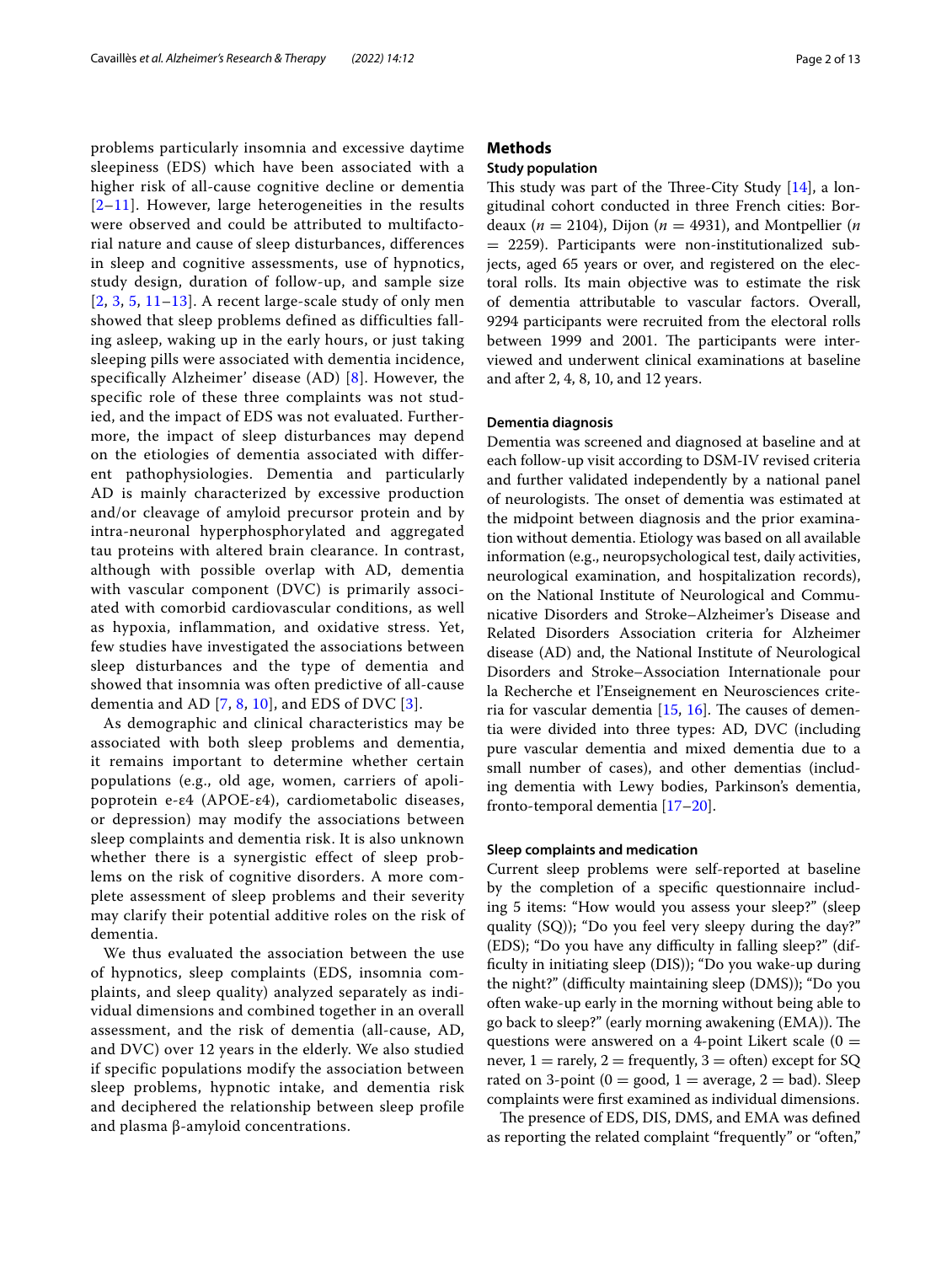and a poor SQ as reporting "average" or "poor" SQ to allow a sufficient number of dementia cases in each sleep category.

As a second step, we proposed to combine together the sleep complaints (EDS, insomnia complaints, and sleep quality) in a clinical sleep severity (CSS) score to estimate their potential additive role on the risk of dementia. CSS score was defned by the sum of the 5-item responses. To standardize the response choice, the SQ item was recoded as  $0 = \text{good}$ ,  $1.5 = \text{average}$ , and  $3 = \text{bad}$ . A total score ranged from 0 to 15 with a higher score indicated more severe sleep problems. It was studied as a continuous variable but also as a categorical variable according to the tertiles of the score distribution in the whole sample.

At each visit, the use of prescribed drugs during the preceding month was checked by the interviewer. Current use of medication was based the World Health Organization Anatomical Therapeutic Chemical (ATC) classifcation system. Hypnotic intake was defned as taking at least one benzodiazepines (BZD) or BZD-like compounds (zolpidem, zopiclone), or miscellaneous medications (including barbiturates, antihistaminics, and other pharmacological categories such as neuroleptics and sedative antidepressants (e.g., doxepin, mirtazapine, trazodone)) during the preceding month.

#### **Other variables measured at inclusion**

Standardized evaluation included questions related to demographic characteristics, educational level (< 6 years;  $[6-12]$  years;  $\geq 12$  years), living status (alone or not), daily life habits such as alcohol consumption  $\langle$  12 g/ day; [12;36];  $\geq$  36), caffeine consumption ( $\leq$  125 mg/day;  $[125;375]$ ; > 375), smoking status (none; former; current smoker), and mobility (no restrictions to move; being confned to bed, seat, home, or neighborhood). Health status included body-mass index (BMI) (< 25; [25–30];  $\geq$  30 kg/m<sup>2</sup>), hypertension (current antihypertensive treatment or systolic/diastolic blood pressure>160/95 mmHg), diabetes (treatment with antidiabetic agents or fasting glucose level  $\geq$  7.0 mmol/L), hypercholesterolemia (treatment with lipid-lowering agents or total cholesterol level  $> 6.2$  mmol/L), and cardio-cerebrovascular diseases (angina pectoris, myocardial infarction, cardiovascular surgery, arteritis, and stroke). Depressive status was defined as a score  $\geq 16$ -point on the Center for Epidemiological Studies-Depression Scale or current antidepressant treatment. APOE-ɛ4 was genotyped as described previously [\[21](#page-11-14)]. Non-fasting plasma β-amyloid peptide 40 (Aβ<sub>40</sub>) and 42 (Aβ<sub>42</sub>) samples were collected at baseline in a subgroup in tubes containing salt ethylenediaminetetra-acetic as an anticoagulant. Following centrifugation, plasma samples were aliquoted into polypropylene tubes, stored at  $-$  80°C and only

thawed immediately prior to β-amyloid quantifcation. Plasma β-amyloid peptide levels were measured blind to cognitive status. The plasma β-amyloid peptide assay was performed using the INNO-BIA kit (Innogenetics, Ghent, Belgium), based on a multiplex xMAP technique (Luminex, Austin, TX) [[22,](#page-11-15) [23](#page-11-16)].

## **Statistical analyses**

Cox models on complete data with delayed entry and age of the participants as the time scale were used to estimate the hazard ratios (HR) and their 95% confdence intervals (CI) for the associations between sleep complaints, hypnotic use, and the incidence of all-cause dementia over the 12-year follow-up. Several multivariable models including study center, age, sex, and potential confounders selected from the literature and associated with all-cause dementia in univariate models (*p* < 0.15) were successively performed. Model 1 was adjusted for study center, age, sex, education, mobility, and APOE-ε4 allele. Model 2 was further adjusted for cardiovascular and metabolic diseases, and model 3 was further adjusted for depressive status. The proportional hazards assumption was tested using the Schoenfeld residuals. In the presence of non-proportionality, stratifcation on the dependent variable was applied. Incident AD and DVC were further analyzed as distinct end-points. Additional sensitivity analyses were performed to ensure the robustness of the results and to address possible reverse causality: (1) adjustment for hypnotic use, (2) exclusion of participants using hypnotics, (3) imputation of missing data on covariates in 539 participants using Multiple Imputation Chained Equation (7% of missing data, 10 imputation templates were generated), and (4) exclusion of dementia cases at a 2-year follow-up. In supplementary analyses, time-dependent Cox models were performed to take into account the use of hypnotics during the follow-up. The use of hypnotic was considered to be a time-dependent variable, with data for hypnotics use defned throughout follow-up as: no user (no hypnotic during the follow-up), intermittent users (cumulative proportion of hypnotic use  $\leq$  50% over the entire follow-up), and persistent users (cumulative proportion of hypnotic use > 50% over the entire follow-up). Interactions between signifcant sleep complaints, hypnotic use, and several factors describing population at higher risk for dementia (i.e., age, sex, depressive status, APOE-ɛ4, history of cardiovascular, and metabolic diseases) on dementia risk were tested using the Wald- $\chi^2$  test for all-cause dementia, AD, and DVC.

In a subsample, Cox models were performed to study the association between plasma Aβ levels and incident dementia. Linear regressions were used to study the association between sleep complaints, hypnotics intake,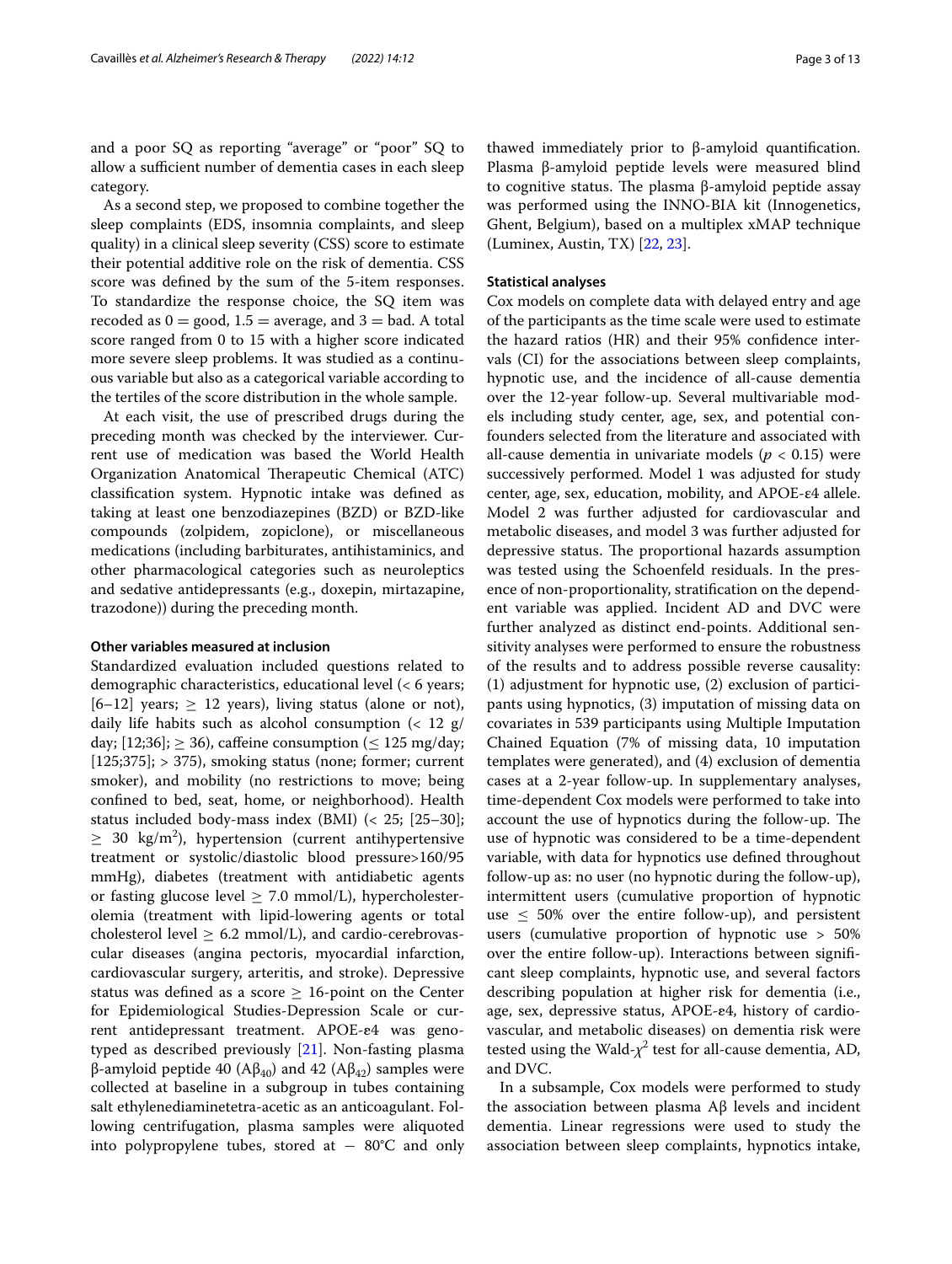and β-amyloid levels (taken as a continuous variable or categorized into tertiles). Signifcance level was set at a two-sided *p* < 0.05. Statistical analyses were performed using SAS 9.4 (SAS Institute Inc.) and R 3.6.3 statistical software.

## **Results**

## **Subjects characteristics**

As shown in the study diagram (Fig. [1](#page-3-0)), the study sample included 6851 participants free of dementia (60% women) with a mean age of 73.7 years (SD  $=$  5.3), with completed sleep questionnaires, with follow-up, and no missing data on covariates. Subjects excluded from the study were more frequently female, older, had a lower education level, living alone, and were more often confned, and present more metabolic and cardiovascular diseases, depressive status, and sleep complaints.

Regarding baseline sleep characteristics, the presence of EDS, DIS, DMS, and EMA was reported by 18.1%, 35.3%, 63.7%, and 36.8% of the participants respectively, while the presence of a poor SQ was reported by 52.6% of the participants. Around a quarter (23%) reported no sleep complaints, 25% one complaint, 50% two to four complaints, and only 2% had the fve complaints. A higher CSS score was found older adults and in subjects with more cardiovascular diseases and depressive status.

Hypnotics at baseline were taken by 22.5% of subjects: 16.2% BZD, 5.0% BZD-like compounds, 1.9% antihistaminic compounds, 1.4% sedative antidepressants, and 1.2% other medications. Among these subjects treated with hypnotics at baseline, 28.2% had a poor SQ, 21.5% EDS, 57.4% DIS, 70.2% DMS, and 51.3% EMA. Compared to participants without hypnotics use, they were more likely to have increased EDS and insomnia complaints, a poorer SQ, and a higher CSS score (*p* < 0.0001, for all comparisons).

## **Associations between sleep complaints, hypnotic intake, and incident dementia over the 12‑year follow‑up**

After a median follow-up of 8.9 years  $[IQR = 3.9-11.2]$ years], 695 participants were diagnosed with dementia: 470 with AD, 139 with DVC, and 86 with other dementias. Compared to participants free of dementia, those with incident all-cause dementia had more frequently a lower educational level, diabetes mellitus, cardiovascular

<span id="page-3-0"></span>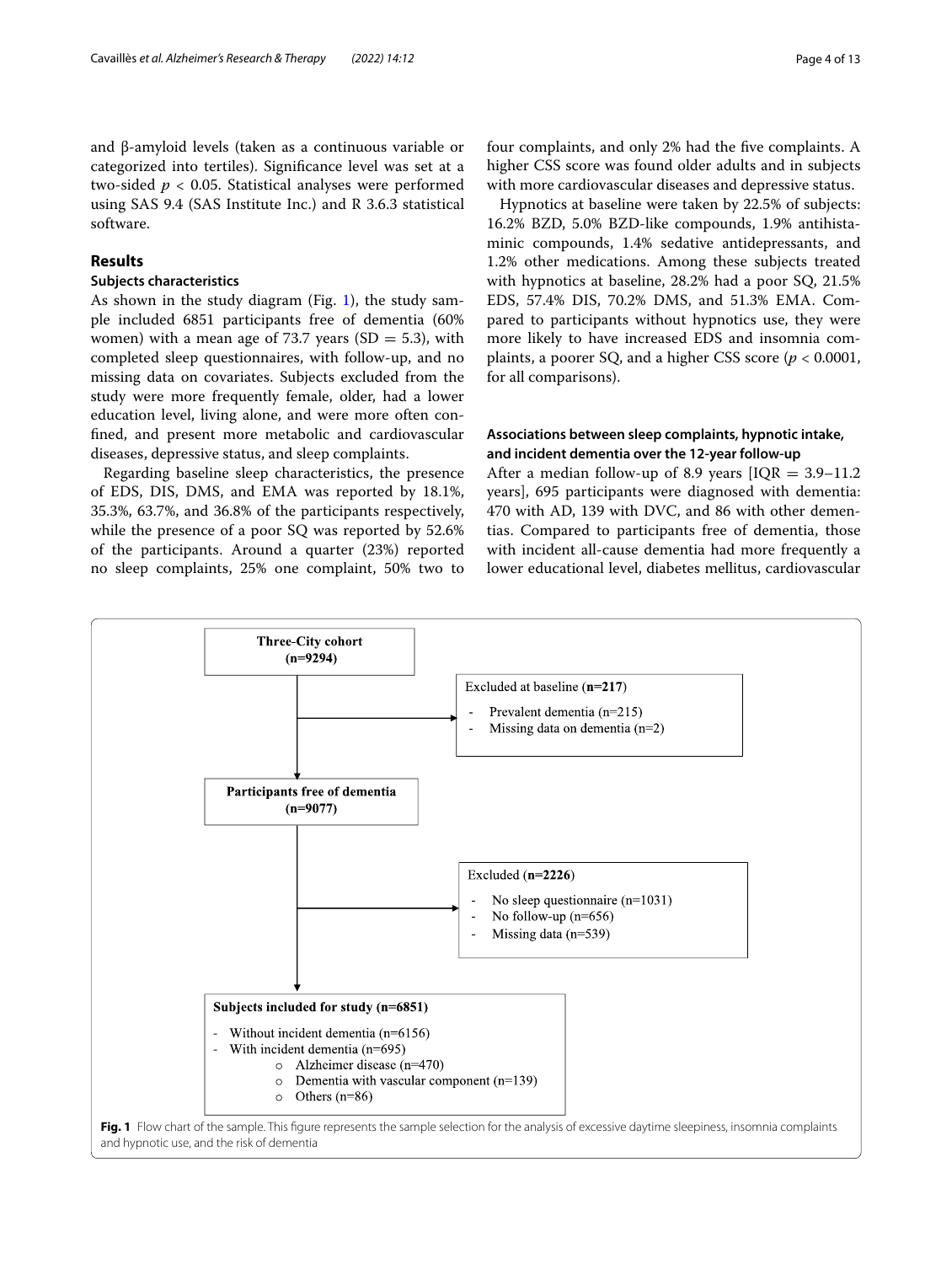<span id="page-4-0"></span>**Table 1** Baseline demographic and clinical characteristics of 6851 participants according to all-cause dementia over a 12-year follow-up

| <b>Variables</b>                              | 6851 | Whole sample, $n =$ | $= 6156$ | Free of dementia, n | $n = 695$ | Incident dementia, | <b>HR [95%CI]</b>      | p value  |
|-----------------------------------------------|------|---------------------|----------|---------------------|-----------|--------------------|------------------------|----------|
|                                               | n    | %                   | n        | $\%$                | n         | $\%$               |                        |          |
| Sex, women                                    | 4118 | 60.11               | 3672     | 59.65               | 446       | 64.17              | 1.03 [0.89-1.21]       | 0.67     |
| <b>Education (years)</b>                      |      |                     |          |                     |           |                    |                        | < 0.0001 |
| < 6                                           | 1583 | 23.11               | 1356     | 22.03               | 227       | 32.66              | $\mathbf{1}$           |          |
| [6; 11]                                       | 2484 | 36.26               | 2276     | 36.97               | 208       | 29.93              | $0.57$ [0.47-0.69]     |          |
| >12                                           | 2784 | 40.64               | 2524     | 41.00               | 260       | 37.41              | $0.61$ [0.51-0.73]     |          |
| Live alone, yes                               | 2338 | 34.13               | 2062     | 33.50               | 276       | 39.71              | $1.00$ [0.85-1.16]     | 0.97     |
| BMI ( $kg/m2$ )                               |      |                     |          |                     |           |                    |                        | 0.17     |
| $<$ 25                                        | 3280 | 47.88               | 2959     | 48.07               | 321       | 46.19              | 1                      |          |
| [25; 30]                                      | 2683 | 39.19               | 2399     | 38.97               | 284       | 40.86              | 1.13 [0.96-1.32]       |          |
| $\geq 30$                                     | 888  | 12.96               | 798      | 12.96               | 90        | 12.95              | 1.21 [0.96-1.53]       |          |
| Smoking status, current/past                  | 2692 | 39.29               | 2442     | 39.67               | 250       | 35.97              | $0.99$ $[0.85 - 1.16]$ | 0.92     |
| Mobility, confined                            | 352  | 5.14                | 279      | 4.53                | 73        | 10.50              | 1.98 [1.54-2.53]       | < 0.0001 |
| Alcohol (g/day)                               |      |                     |          |                     |           |                    |                        | 0.45     |
| < 12                                          | 4423 | 64.56               | 3959     | 64.31               | 464       | 66.76              | 1                      |          |
| [12; 36]                                      | 1835 | 26.78               | 1663     | 27.01               | 172       | 24.75              | 0.91 [0.77-1.09]       |          |
| $\geq 36$                                     | 593  | 8.66                | 534      | 8.67                | 59        | 8.49               | 1.08 [0.83-1.42]       |          |
| Caffeine (mg/day)                             |      |                     |          |                     |           |                    |                        | 0.79     |
| $\leq$ 125                                    | 1767 | 25.79               | 1577     | 25.62               | 190       | 27.34              | $\mathbf{1}$           |          |
| [125; 375]                                    | 4029 | 58.81               | 3629     | 58.95               | 400       | 57.55              | $0.95$ $[0.80 - 1.13]$ |          |
| > 375                                         | 1055 | 15.40               | 950      | 15.43               | 105       | 15.11              | 1.00 [0.79-1.27]       |          |
| Hypercholesterolemia, yes                     | 3888 | 56.75               | 3483     | 56.58               | 405       | 58.27              | 1.11 [0.95-1.29]       | 0.19     |
| Diabetes mellitus, yes                        | 613  | 8.95                | 516      | 8.38                | 97        | 13.96              | 1.89 [1.52-2.34]       | < 0.0001 |
| Hypertension, yes                             | 4080 | 59.55               | 3640     | 59.13               | 440       | 63.31              | $1.06$ [0.91-1.24]     | 0.46     |
| History of cardiovascular disorders, yes      | 1882 | 27.47               | 1660     | 26.97               | 222       | 31.94              | 1.17 [1.00-1.38]       | 0.05     |
| Depressive status <sup>a</sup> , yes          | 1726 | 25.19               | 1482     | 24.07               | 244       | 35.11              | 1.67 [1.43-1.95]       | < 0.0001 |
| Carrier of the APOE- $\epsilon$ 4 allele, yes | 1346 | 19.65               | 1151     | 18.70               | 195       | 28.06              | 1.98 [1.68-2.34]       | < 0.0001 |
| In a subsample of 984 subjects                |      |                     |          |                     |           |                    |                        |          |
| $A\beta_{40}$ (pg/ml)                         |      |                     |          |                     |           |                    |                        | 0.91     |
| < 214.31                                      | 328  | 33.33               | 295      | 33.26               | 33        | 34.02              | $\mathbf{1}$           |          |
| [214.31; 251.96]                              | 328  | 33.33               | 297      | 33.48               | 31        | 31.96              | 0.92 [0.56; 1.50]      |          |
| > 251.96                                      | 328  | 33.33               | 295      | 33.26               | 33        | 34.02              | 0.91 [0.56; 1.47]      |          |
| $A\beta_{42}$ (pg/ml)                         |      |                     |          |                     |           |                    |                        | 0.09     |
| < 33.69                                       | 326  | 33.23               | 292      | 33.03               | 34        | 35.05              | $\overline{1}$         |          |
| [33.69; 42.30]                                | 329  | 33.54               | 289      | 32.69               | 40        | 41.24              | 1.15 [0.73; 1.81]      |          |
| >42.30                                        | 326  | 33.23               | 303      | 34.28               | 23        | 23.71              | $0.65$ [0.38; 1.10]    |          |
| Ratio $A\beta_{42}/A\beta_{40}$               |      |                     |          |                     |           |                    |                        | 0.24     |
| < 0.150                                       | 330  | 33.64               | 293      | 33.14               | 37        | 38.14              | 1                      |          |
| [0.150; 0.182]                                | 319  | 32.52               | 284      | 32.13               | 35        | 36.08              | 1.01 [0.63; 1.60]      |          |
| > 0.182                                       | 332  | 33.84               | 307      | 34.73               | 25        | 25.77              | $0.68$ [0.41; 1.12]    |          |

 $^{\rm a}$  Center for Epidemiological Studies-Depression Scale  $\geq$  16 or current antidepressant treatment

disorder, and depressive status and were more likely to be confned at home and carriers of APOE-ε4 (Table [1](#page-4-0)).

EDS was associated with incident all-cause dementia even after adjustment for cardiovascular comorbidities (Table [2,](#page-5-0) model 2) or further adjustment for depressive status (Table [2](#page-5-0), model 3). EDS was also associated with incident DVC but no association was observed for AD patients (Tables [3](#page-6-0) and [4\)](#page-7-0). No association was found between DIS, DMS, EMA, SQ, and CSS score and either all-cause dementia incidence (Table [2](#page-5-0)) or the subtypes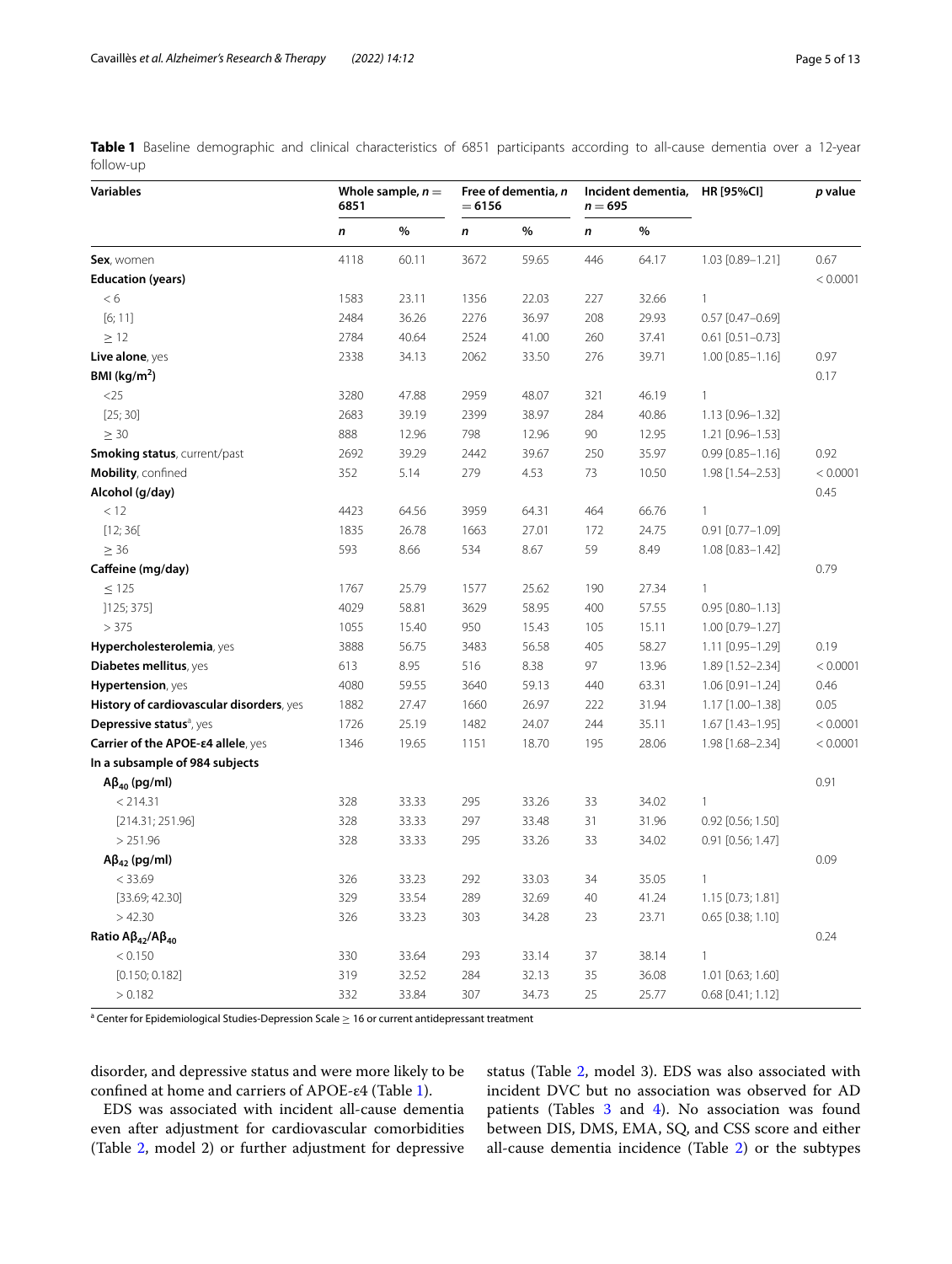| 0.10<br>0.16<br>0.04<br>0.30<br>0.06<br>0.47<br>0.27<br>đ<br>0.94 [0.80-1.11]<br>0.98 [0.96-1.01]<br>1.21 [1.01-1.46]<br>0.85 [0.73-1.00]<br>0.99 [0.81-1.20]<br>$0.92 [0.78 - 1.08]$<br>0.86 [0.69-1.06]<br>0.87 [0.75-1.03]<br>$1.32$ [1.11-1.57]<br>HR [95%Cl] <sup>d</sup><br>0.0001<br>0.007<br>0.99<br>0.49<br>0.98<br>0.78<br>0.27<br>0.87<br>p<br>1.29 [1.07-1.55]<br>$0.95$ [0.81-1.11]<br>0.98 [0.79-1.21]<br>$1.00$ [0.85-1.18]<br>0.99 [0.84-1.16]<br>1.00 [0.98-1.03]<br>1.05 [0.86-1.27]<br>1.46 [1.23-1.72]<br>0.91 [0.78-1.07]<br>HR [95%Cl] <sup>d</sup><br>0.0001<br>0.002<br>0.95<br>0.59<br>0.99<br>0.78<br>0.40<br>0.77<br>đ<br>1.00 [0.98-1.03]<br>$1.07$ [0.88-1.30]<br>1.33 [1.11-1.60]<br>$1.00$ [0.85-1.18]<br>0.93 [0.80-1.10]<br>1.00 [0.85-1.17]<br>0.96 [0.82-1.12]<br>1.45 [1.24-1.72]<br>1.01 [0.82-1.25]<br>HR [95%Cl] <sup>d</sup><br>25.18<br>40.58<br>58.99<br>53.15<br>69.06<br>34.39<br>46.85<br>28.08<br>37.54<br>34.38<br>74.82<br>59.42<br>30.94<br>65.61<br>41.01<br>శ<br>695<br>$(\pm 3.32)$<br>$\lvert \rvert$<br>Adjusted for study center, sex, mobility, and presence of the APOE-e4 allele, stratified for the level of education<br>Yes, n<br>6.63<br>239<br>456<br>410<br>178<br>238<br>218<br>480<br>520<br>175<br>413<br>285<br>215<br><sup>9</sup> Adjusted for all covariates in model 1 plus diabetes mellitus, body-mass index, and cardiovascular disease<br>282<br>337<br>297<br>J,<br>63.69<br>47.46<br>34.16<br>21.49<br>82.68<br>17.32<br>36.50<br>63.50<br>35.39<br>30.45<br>34.73<br>52.54<br>65.27<br>36.31<br>78.51<br>entry and age as the time scale<br>&<br>$No, n = 6156$<br>6.17 $(\pm 3.22)$<br>3909<br>2630<br>5090<br>1066<br>4018<br>2138<br>2235<br>1893<br>4833<br>1323<br>247<br>1961<br>3921<br>1687<br>2911<br>r,<br>81.89<br>47.40<br>77.55<br>22.45<br>54.68<br>86.29<br>36.78<br>52.60<br>8.11<br>35.32<br>53.22<br>83.54<br>30.85<br>35.61<br>53.71<br>℅<br><sup>1</sup> Estimated using Cox proportional hazard models with delayed<br>Adjusted for all covariates in model 2 plus depressive status<br>$(\pm 3.23)$<br>$n = 6851$<br>5610<br>2486<br>1538<br>2420<br>4365<br>2199<br>1905<br>5313<br>3248<br>6.22<br>1241<br>2927<br>4331<br>2071<br>4431<br>250<br>r,<br>Difficulty in maintaining sleep (DMS)<br>Excessive daytime sleepiness (EDS)<br>Difficulty with initiating sleep (DIS)<br>[4, 7.5]<br>Good<br>$> 7.5$<br>$[0;4]$<br>Bad<br>Yes<br>Yes<br>Yes<br>Yes<br>Yes<br>$\frac{1}{2}$<br>$\frac{1}{2}$<br>$\frac{1}{2}$<br>$\frac{0}{2}$<br>$\frac{1}{2}$ | Variables                                  | Whole sample | Incident dementia |  | Model 1ª | Model 2 <sup>b</sup> | Model 3 <sup>c</sup> |  |
|---------------------------------------------------------------------------------------------------------------------------------------------------------------------------------------------------------------------------------------------------------------------------------------------------------------------------------------------------------------------------------------------------------------------------------------------------------------------------------------------------------------------------------------------------------------------------------------------------------------------------------------------------------------------------------------------------------------------------------------------------------------------------------------------------------------------------------------------------------------------------------------------------------------------------------------------------------------------------------------------------------------------------------------------------------------------------------------------------------------------------------------------------------------------------------------------------------------------------------------------------------------------------------------------------------------------------------------------------------------------------------------------------------------------------------------------------------------------------------------------------------------------------------------------------------------------------------------------------------------------------------------------------------------------------------------------------------------------------------------------------------------------------------------------------------------------------------------------------------------------------------------------------------------------------------------------------------------------------------------------------------------------------------------------------------------------------------------------------------------------------------------------------------------------------------------------------------------------------------------------------------------------------------------------------------------------------------------------------------------------------------------------------------------------------------------------------------------------------------------------------------------------------------------------------------------|--------------------------------------------|--------------|-------------------|--|----------|----------------------|----------------------|--|
| $0.00^{\circ}$                                                                                                                                                                                                                                                                                                                                                                                                                                                                                                                                                                                                                                                                                                                                                                                                                                                                                                                                                                                                                                                                                                                                                                                                                                                                                                                                                                                                                                                                                                                                                                                                                                                                                                                                                                                                                                                                                                                                                                                                                                                                                                                                                                                                                                                                                                                                                                                                                                                                                                                                                |                                            |              |                   |  |          |                      |                      |  |
|                                                                                                                                                                                                                                                                                                                                                                                                                                                                                                                                                                                                                                                                                                                                                                                                                                                                                                                                                                                                                                                                                                                                                                                                                                                                                                                                                                                                                                                                                                                                                                                                                                                                                                                                                                                                                                                                                                                                                                                                                                                                                                                                                                                                                                                                                                                                                                                                                                                                                                                                                               |                                            |              |                   |  |          |                      |                      |  |
|                                                                                                                                                                                                                                                                                                                                                                                                                                                                                                                                                                                                                                                                                                                                                                                                                                                                                                                                                                                                                                                                                                                                                                                                                                                                                                                                                                                                                                                                                                                                                                                                                                                                                                                                                                                                                                                                                                                                                                                                                                                                                                                                                                                                                                                                                                                                                                                                                                                                                                                                                               |                                            |              |                   |  |          |                      |                      |  |
|                                                                                                                                                                                                                                                                                                                                                                                                                                                                                                                                                                                                                                                                                                                                                                                                                                                                                                                                                                                                                                                                                                                                                                                                                                                                                                                                                                                                                                                                                                                                                                                                                                                                                                                                                                                                                                                                                                                                                                                                                                                                                                                                                                                                                                                                                                                                                                                                                                                                                                                                                               |                                            |              |                   |  |          |                      |                      |  |
|                                                                                                                                                                                                                                                                                                                                                                                                                                                                                                                                                                                                                                                                                                                                                                                                                                                                                                                                                                                                                                                                                                                                                                                                                                                                                                                                                                                                                                                                                                                                                                                                                                                                                                                                                                                                                                                                                                                                                                                                                                                                                                                                                                                                                                                                                                                                                                                                                                                                                                                                                               |                                            |              |                   |  |          |                      |                      |  |
|                                                                                                                                                                                                                                                                                                                                                                                                                                                                                                                                                                                                                                                                                                                                                                                                                                                                                                                                                                                                                                                                                                                                                                                                                                                                                                                                                                                                                                                                                                                                                                                                                                                                                                                                                                                                                                                                                                                                                                                                                                                                                                                                                                                                                                                                                                                                                                                                                                                                                                                                                               |                                            |              |                   |  |          |                      |                      |  |
|                                                                                                                                                                                                                                                                                                                                                                                                                                                                                                                                                                                                                                                                                                                                                                                                                                                                                                                                                                                                                                                                                                                                                                                                                                                                                                                                                                                                                                                                                                                                                                                                                                                                                                                                                                                                                                                                                                                                                                                                                                                                                                                                                                                                                                                                                                                                                                                                                                                                                                                                                               |                                            |              |                   |  |          |                      |                      |  |
|                                                                                                                                                                                                                                                                                                                                                                                                                                                                                                                                                                                                                                                                                                                                                                                                                                                                                                                                                                                                                                                                                                                                                                                                                                                                                                                                                                                                                                                                                                                                                                                                                                                                                                                                                                                                                                                                                                                                                                                                                                                                                                                                                                                                                                                                                                                                                                                                                                                                                                                                                               |                                            |              |                   |  |          |                      |                      |  |
|                                                                                                                                                                                                                                                                                                                                                                                                                                                                                                                                                                                                                                                                                                                                                                                                                                                                                                                                                                                                                                                                                                                                                                                                                                                                                                                                                                                                                                                                                                                                                                                                                                                                                                                                                                                                                                                                                                                                                                                                                                                                                                                                                                                                                                                                                                                                                                                                                                                                                                                                                               |                                            |              |                   |  |          |                      |                      |  |
|                                                                                                                                                                                                                                                                                                                                                                                                                                                                                                                                                                                                                                                                                                                                                                                                                                                                                                                                                                                                                                                                                                                                                                                                                                                                                                                                                                                                                                                                                                                                                                                                                                                                                                                                                                                                                                                                                                                                                                                                                                                                                                                                                                                                                                                                                                                                                                                                                                                                                                                                                               |                                            |              |                   |  |          |                      |                      |  |
|                                                                                                                                                                                                                                                                                                                                                                                                                                                                                                                                                                                                                                                                                                                                                                                                                                                                                                                                                                                                                                                                                                                                                                                                                                                                                                                                                                                                                                                                                                                                                                                                                                                                                                                                                                                                                                                                                                                                                                                                                                                                                                                                                                                                                                                                                                                                                                                                                                                                                                                                                               |                                            |              |                   |  |          |                      |                      |  |
|                                                                                                                                                                                                                                                                                                                                                                                                                                                                                                                                                                                                                                                                                                                                                                                                                                                                                                                                                                                                                                                                                                                                                                                                                                                                                                                                                                                                                                                                                                                                                                                                                                                                                                                                                                                                                                                                                                                                                                                                                                                                                                                                                                                                                                                                                                                                                                                                                                                                                                                                                               | Early morning awakening (EMA)              |              |                   |  |          |                      |                      |  |
|                                                                                                                                                                                                                                                                                                                                                                                                                                                                                                                                                                                                                                                                                                                                                                                                                                                                                                                                                                                                                                                                                                                                                                                                                                                                                                                                                                                                                                                                                                                                                                                                                                                                                                                                                                                                                                                                                                                                                                                                                                                                                                                                                                                                                                                                                                                                                                                                                                                                                                                                                               |                                            |              |                   |  |          |                      |                      |  |
|                                                                                                                                                                                                                                                                                                                                                                                                                                                                                                                                                                                                                                                                                                                                                                                                                                                                                                                                                                                                                                                                                                                                                                                                                                                                                                                                                                                                                                                                                                                                                                                                                                                                                                                                                                                                                                                                                                                                                                                                                                                                                                                                                                                                                                                                                                                                                                                                                                                                                                                                                               |                                            |              |                   |  |          |                      |                      |  |
|                                                                                                                                                                                                                                                                                                                                                                                                                                                                                                                                                                                                                                                                                                                                                                                                                                                                                                                                                                                                                                                                                                                                                                                                                                                                                                                                                                                                                                                                                                                                                                                                                                                                                                                                                                                                                                                                                                                                                                                                                                                                                                                                                                                                                                                                                                                                                                                                                                                                                                                                                               | Sleep quality (SQ)                         |              |                   |  |          |                      |                      |  |
|                                                                                                                                                                                                                                                                                                                                                                                                                                                                                                                                                                                                                                                                                                                                                                                                                                                                                                                                                                                                                                                                                                                                                                                                                                                                                                                                                                                                                                                                                                                                                                                                                                                                                                                                                                                                                                                                                                                                                                                                                                                                                                                                                                                                                                                                                                                                                                                                                                                                                                                                                               |                                            |              |                   |  |          |                      |                      |  |
|                                                                                                                                                                                                                                                                                                                                                                                                                                                                                                                                                                                                                                                                                                                                                                                                                                                                                                                                                                                                                                                                                                                                                                                                                                                                                                                                                                                                                                                                                                                                                                                                                                                                                                                                                                                                                                                                                                                                                                                                                                                                                                                                                                                                                                                                                                                                                                                                                                                                                                                                                               |                                            |              |                   |  |          |                      |                      |  |
|                                                                                                                                                                                                                                                                                                                                                                                                                                                                                                                                                                                                                                                                                                                                                                                                                                                                                                                                                                                                                                                                                                                                                                                                                                                                                                                                                                                                                                                                                                                                                                                                                                                                                                                                                                                                                                                                                                                                                                                                                                                                                                                                                                                                                                                                                                                                                                                                                                                                                                                                                               | Clinical severity sleep <sup>e</sup> (CSS) |              |                   |  |          |                      |                      |  |
|                                                                                                                                                                                                                                                                                                                                                                                                                                                                                                                                                                                                                                                                                                                                                                                                                                                                                                                                                                                                                                                                                                                                                                                                                                                                                                                                                                                                                                                                                                                                                                                                                                                                                                                                                                                                                                                                                                                                                                                                                                                                                                                                                                                                                                                                                                                                                                                                                                                                                                                                                               | Clinical severity sleep (CSS)              |              |                   |  |          |                      |                      |  |
|                                                                                                                                                                                                                                                                                                                                                                                                                                                                                                                                                                                                                                                                                                                                                                                                                                                                                                                                                                                                                                                                                                                                                                                                                                                                                                                                                                                                                                                                                                                                                                                                                                                                                                                                                                                                                                                                                                                                                                                                                                                                                                                                                                                                                                                                                                                                                                                                                                                                                                                                                               |                                            |              |                   |  |          |                      |                      |  |
|                                                                                                                                                                                                                                                                                                                                                                                                                                                                                                                                                                                                                                                                                                                                                                                                                                                                                                                                                                                                                                                                                                                                                                                                                                                                                                                                                                                                                                                                                                                                                                                                                                                                                                                                                                                                                                                                                                                                                                                                                                                                                                                                                                                                                                                                                                                                                                                                                                                                                                                                                               |                                            |              |                   |  |          |                      |                      |  |
|                                                                                                                                                                                                                                                                                                                                                                                                                                                                                                                                                                                                                                                                                                                                                                                                                                                                                                                                                                                                                                                                                                                                                                                                                                                                                                                                                                                                                                                                                                                                                                                                                                                                                                                                                                                                                                                                                                                                                                                                                                                                                                                                                                                                                                                                                                                                                                                                                                                                                                                                                               |                                            |              |                   |  |          |                      |                      |  |
|                                                                                                                                                                                                                                                                                                                                                                                                                                                                                                                                                                                                                                                                                                                                                                                                                                                                                                                                                                                                                                                                                                                                                                                                                                                                                                                                                                                                                                                                                                                                                                                                                                                                                                                                                                                                                                                                                                                                                                                                                                                                                                                                                                                                                                                                                                                                                                                                                                                                                                                                                               | Hypnotic use                               |              |                   |  |          |                      |                      |  |
|                                                                                                                                                                                                                                                                                                                                                                                                                                                                                                                                                                                                                                                                                                                                                                                                                                                                                                                                                                                                                                                                                                                                                                                                                                                                                                                                                                                                                                                                                                                                                                                                                                                                                                                                                                                                                                                                                                                                                                                                                                                                                                                                                                                                                                                                                                                                                                                                                                                                                                                                                               |                                            |              |                   |  |          |                      |                      |  |
|                                                                                                                                                                                                                                                                                                                                                                                                                                                                                                                                                                                                                                                                                                                                                                                                                                                                                                                                                                                                                                                                                                                                                                                                                                                                                                                                                                                                                                                                                                                                                                                                                                                                                                                                                                                                                                                                                                                                                                                                                                                                                                                                                                                                                                                                                                                                                                                                                                                                                                                                                               |                                            |              |                   |  |          |                      |                      |  |
|                                                                                                                                                                                                                                                                                                                                                                                                                                                                                                                                                                                                                                                                                                                                                                                                                                                                                                                                                                                                                                                                                                                                                                                                                                                                                                                                                                                                                                                                                                                                                                                                                                                                                                                                                                                                                                                                                                                                                                                                                                                                                                                                                                                                                                                                                                                                                                                                                                                                                                                                                               |                                            |              |                   |  |          |                      |                      |  |
|                                                                                                                                                                                                                                                                                                                                                                                                                                                                                                                                                                                                                                                                                                                                                                                                                                                                                                                                                                                                                                                                                                                                                                                                                                                                                                                                                                                                                                                                                                                                                                                                                                                                                                                                                                                                                                                                                                                                                                                                                                                                                                                                                                                                                                                                                                                                                                                                                                                                                                                                                               |                                            |              |                   |  |          |                      |                      |  |
|                                                                                                                                                                                                                                                                                                                                                                                                                                                                                                                                                                                                                                                                                                                                                                                                                                                                                                                                                                                                                                                                                                                                                                                                                                                                                                                                                                                                                                                                                                                                                                                                                                                                                                                                                                                                                                                                                                                                                                                                                                                                                                                                                                                                                                                                                                                                                                                                                                                                                                                                                               |                                            |              |                   |  |          |                      |                      |  |
|                                                                                                                                                                                                                                                                                                                                                                                                                                                                                                                                                                                                                                                                                                                                                                                                                                                                                                                                                                                                                                                                                                                                                                                                                                                                                                                                                                                                                                                                                                                                                                                                                                                                                                                                                                                                                                                                                                                                                                                                                                                                                                                                                                                                                                                                                                                                                                                                                                                                                                                                                               |                                            |              |                   |  |          |                      |                      |  |

<span id="page-5-0"></span>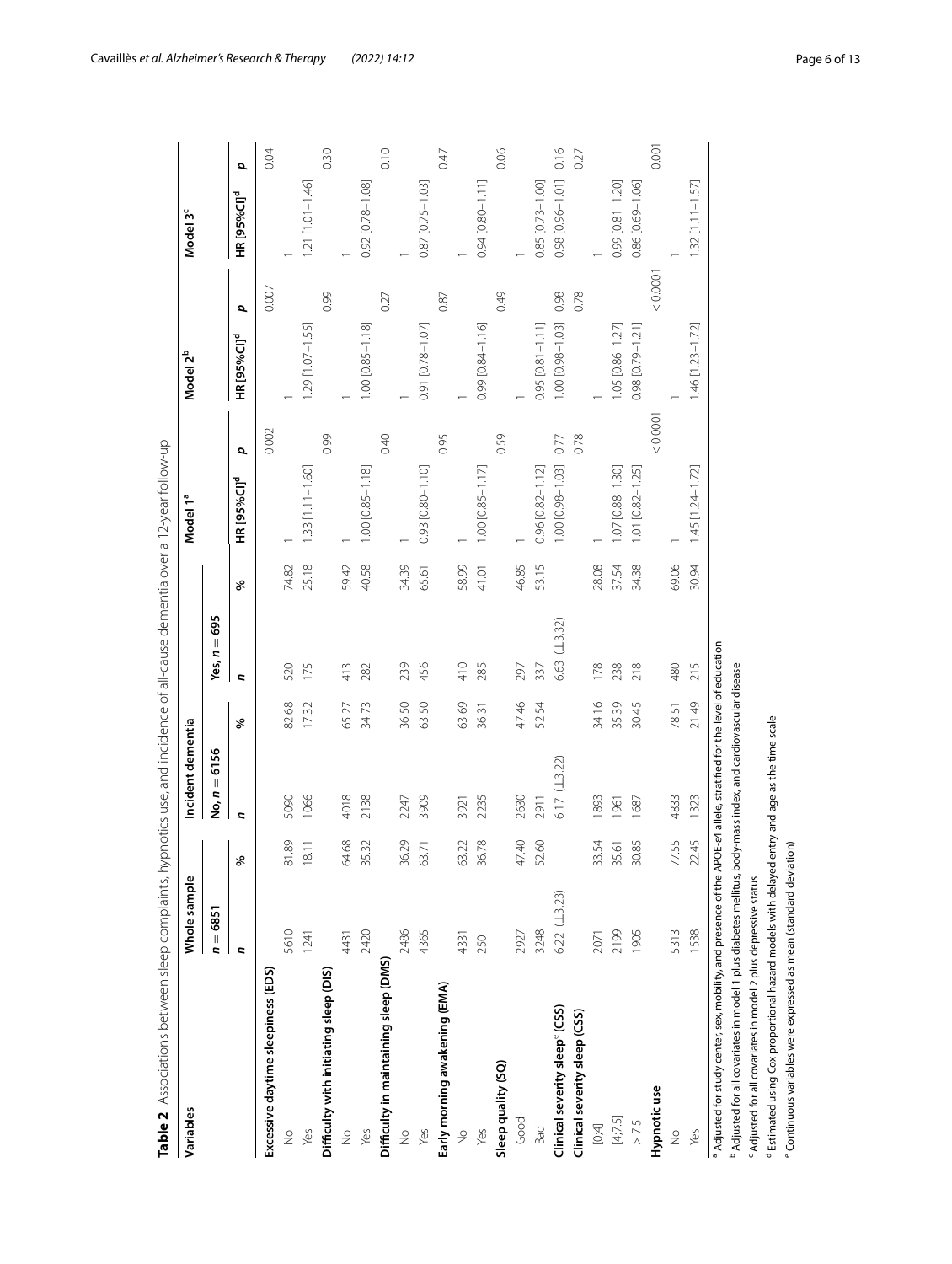| Variables                                                                                                               | Whole sample      |       | Incident Alzheimer dementia          |       |                                  |       |                              |                         |                          |                         |      |
|-------------------------------------------------------------------------------------------------------------------------|-------------------|-------|--------------------------------------|-------|----------------------------------|-------|------------------------------|-------------------------|--------------------------|-------------------------|------|
|                                                                                                                         | $n = 6626$        |       | 6156<br>$\bar{\text{II}}$<br>No, $n$ |       | 470<br>$\lvert \rvert$<br>Yes, n |       | Model 1ª                     | Model 2 <sup>b</sup>    |                          | Model 3 <sup>c</sup>    |      |
|                                                                                                                         | J,                | శ     | r,                                   | శి    | J,                               | శ     | đ<br>HR [95%Cl] <sup>d</sup> | HR [95%Cl] <sup>d</sup> | σ                        | HR [95%Cl] <sup>d</sup> | σ    |
| Excessive daytime sleepiness (EDS)                                                                                      |                   |       |                                      |       |                                  |       | 0.28                         |                         | 0.33                     |                         | 0.58 |
| $\frac{1}{2}$                                                                                                           | 5457              | 82.36 | 5090                                 | 82.68 | 367                              | 78.09 |                              |                         |                          |                         |      |
| Yes                                                                                                                     | 1169              | 17.64 | 1066                                 | 17.32 | 103                              | 21.91 | $1.14$ [0.90-1.43]           |                         | 1.12 [0.89-1.42]         | 1.07 [0.85-1.35]        |      |
| Difficulty with initiating sleep (DIS)                                                                                  |                   |       |                                      |       |                                  |       | 0.56                         |                         | 0.61                     |                         | 0.22 |
| $\frac{1}{2}$                                                                                                           | 4304              | 64.96 | 4018                                 | 65.27 | 286                              | 60.85 |                              |                         |                          |                         |      |
| Yes                                                                                                                     | 2322              | 35.04 | 2138                                 | 34.73 | 184                              | 39.15 | $0.94$ [0.77-1.15]           |                         | $0.95$ [0.78-1.16]       | 0.88 [0.72-1.08]        |      |
| Difficulty in maintaining sleep (DMS)                                                                                   |                   |       |                                      |       |                                  |       | 0.19                         |                         | 0.16                     |                         | 0.07 |
| $\frac{1}{2}$                                                                                                           | 2417              | 36.48 | 2247                                 | 36.50 | 170                              | 36.17 |                              |                         |                          |                         |      |
| Yes                                                                                                                     | 4209              | 63.52 | 3909                                 | 63.50 | 300                              | 63.83 | $0.88$ [ $0.73 - 1.06$ ]     |                         | 0.87 [0.72-1.06]         | 0.84 [0.69-1.02]        |      |
| Early morning awakening (EMA)                                                                                           |                   |       |                                      |       |                                  |       | 0.76                         |                         | 0.77                     |                         | 0.50 |
| $\frac{1}{2}$                                                                                                           | 4201              | 63.40 | 3921                                 | 63.69 | 280                              | 59.57 |                              |                         |                          |                         |      |
| Yes                                                                                                                     | 2425              | 36.60 | 2235                                 | 36.31 | 190                              | 40.43 | 0.97 [0.80-1.18]             |                         | $0.97$ [0.80-1.18]       | 0.94 [0.77-1.14]        |      |
| Sleep quality (SQ)                                                                                                      |                   |       |                                      |       |                                  |       | 0.99                         |                         | 0.99                     |                         | 0.39 |
| Good                                                                                                                    | 2824              | 47.30 | 2630                                 | 47.46 | $\overline{5}$                   | 45.22 |                              |                         |                          |                         |      |
| Bad                                                                                                                     | 3146              | 52.70 | 2911                                 | 52.54 | 235                              | 54.78 | 1.00 [0.82-1.22]             |                         | 1.00 [0.82-1.22]         | 0.92 [0.75-1.12]        |      |
| Clinical severity sleep <sup>e</sup> (CSS)                                                                              | $6.20 (\pm 3.23)$ |       | 6.17 $(\pm 3.22)$                    |       | $(\pm 3.34)$<br>6.57             |       | 0.98<br>1.00 [0.97-1.03]     |                         | 0.94<br>1.00 [0.97-1.03] | 0.98 [0.95-1.01]        | 0.28 |
| Clinical severity sleep (CSS)                                                                                           |                   |       |                                      |       |                                  |       | 0.94                         |                         | 0.93                     |                         | 647  |
| $[0, 4]$                                                                                                                | 2021              | 33.85 | 1893                                 | 34.16 | 28                               | 29.84 |                              |                         |                          |                         |      |
| [4; 7.5]                                                                                                                | 2113              | 35.39 | 1961                                 | 35.39 | 52                               | 35.43 | 0.96 [0.76-1.22]             |                         | 0.96 [0.76-1.22]         | $0.91$ [0.72-1.16]      |      |
| $> 7.5$                                                                                                                 | 1836              | 30.75 | 1687                                 | 30.45 | $\frac{49}{5}$                   | 34.73 | 0.97 [0.75-1.24]             |                         | 0.96 [0.75-1.23]         | 0.85 [0.66-1.10]        |      |
| Hypnotic use                                                                                                            |                   |       |                                      |       |                                  |       | 0.0005                       |                         | 0.002                    |                         | 0.02 |
| $\stackrel{\circ}{\geq}$                                                                                                | 5165              | 77.95 | 4833                                 | 78.51 | 332                              | 70.64 |                              |                         |                          |                         |      |
| Yes                                                                                                                     | 1461              | 22.05 | 1323                                 | 21.49 | 138                              | 29.36 | $1.42$ [1.17;1.74]           |                         | 38 [1.13-1.69]           | 28 [1.04-1.58]          |      |
| a Adjusted for study center, sex, mobility, and presence of the APOE-e4 allele, stratified for the level of education " |                   |       |                                      |       |                                  |       |                              |                         |                          |                         |      |
| <sup>b</sup> Adjusted for all covariates in model 1 plus diabetes mellitus, body-mass index, and cardiovascular disease |                   |       |                                      |       |                                  |       |                              |                         |                          |                         |      |
| Adjusted for all covariates in model 2 plus depressive status                                                           |                   |       |                                      |       |                                  |       |                              |                         |                          |                         |      |
| <sup>d</sup> Estimated using Cox proportional hazard models with delayed                                                |                   |       | entry and age as the time scale      |       |                                  |       |                              |                         |                          |                         |      |
| <sup>e</sup> Continuous variables were expressed as mean (standard deviat                                               |                   | ion)  |                                      |       |                                  |       |                              |                         |                          |                         |      |

<span id="page-6-0"></span>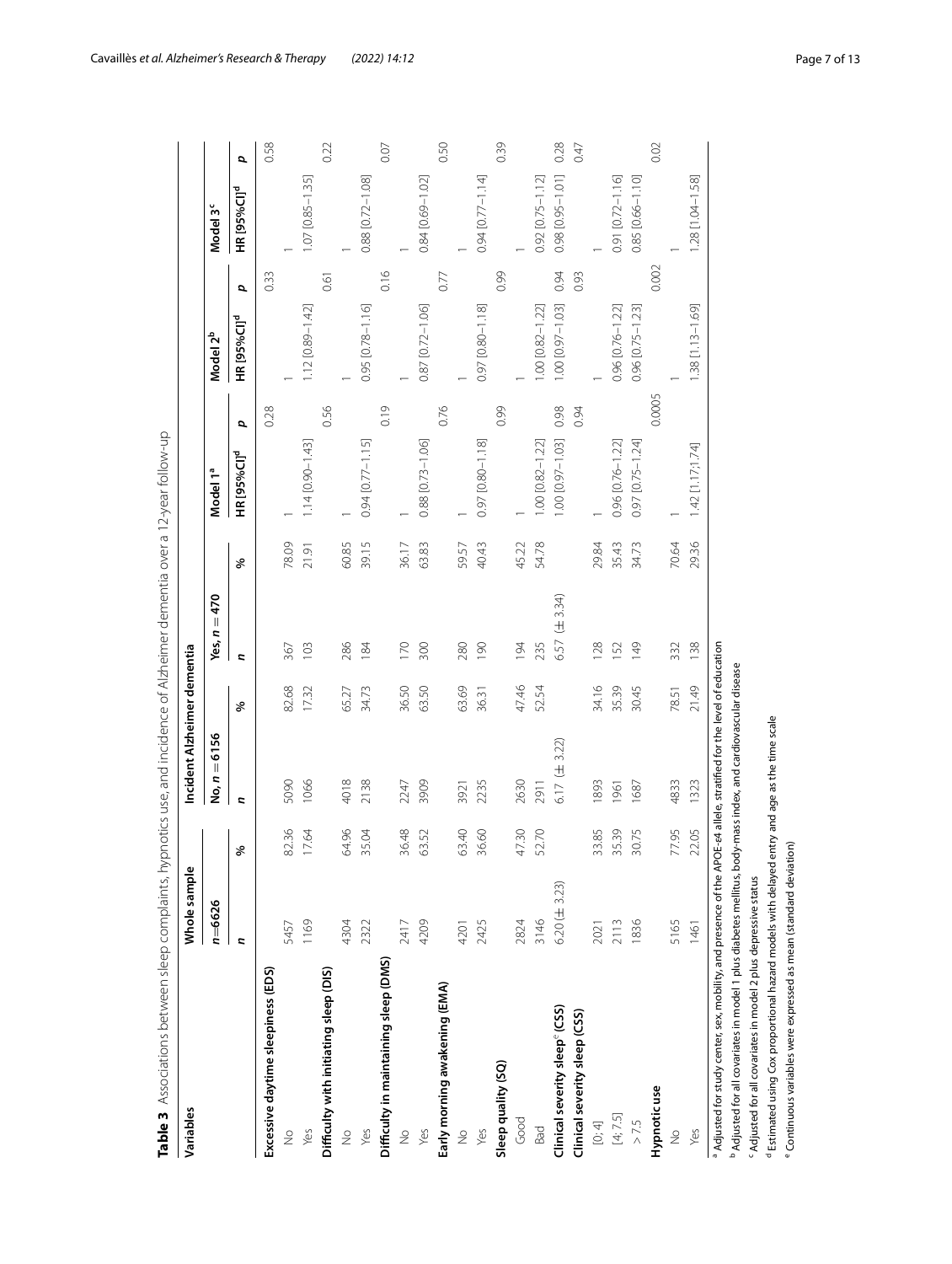| Variables                                          | Whole sample                                                                                               |       | ρX<br>Incident       |       |                                                                                                                     |       |                         |        |                          |       |                                |      |
|----------------------------------------------------|------------------------------------------------------------------------------------------------------------|-------|----------------------|-------|---------------------------------------------------------------------------------------------------------------------|-------|-------------------------|--------|--------------------------|-------|--------------------------------|------|
|                                                    | $n = 6295$                                                                                                 |       | 6156<br>No, $n =$    |       | $= 139$<br>Yes, n                                                                                                   |       | Model 1ª                |        | Model 2 <sup>b</sup>     |       | Model 3 <sup>c</sup>           |      |
|                                                    | <b>z</b>                                                                                                   | %     | <b>z</b>             | %     | L.                                                                                                                  | %     | HR [95%Cl] <sup>d</sup> | d      | HR [95%Cl] <sup>d</sup>  | đ     | <b>HR</b> [95%Cl] <sup>d</sup> | p    |
| Excessive daytime<br>sleepiness (EDS)              |                                                                                                            |       |                      |       |                                                                                                                     |       |                         | 0.001  |                          | 0.008 |                                | 0.02 |
| $\stackrel{\circ}{\geq}$                           | 5186                                                                                                       | 82.38 | 5090                 | 82.68 | $\infty$                                                                                                            | 69.06 |                         |        |                          |       |                                |      |
| Yes                                                | 1109                                                                                                       | 17.62 | 1066                 | 17.32 | $43$                                                                                                                | 30.94 | $1.87$ [1.28-2.74]      |        | $1.68$ [1.15-2.47]       |       | 1.58 [1.07-2.32]               |      |
| initiating sleep (DIS)<br><b>Difficulty with</b>   |                                                                                                            |       |                      |       |                                                                                                                     |       |                         | 0.52   |                          | 0.63  |                                | 0.99 |
| $\stackrel{\circ}{\geq}$                           | 4098                                                                                                       | 65.10 | 4018                 | 65.27 | $\rm ^{\rm 6}$                                                                                                      | 57.55 |                         |        |                          |       |                                |      |
| Yes                                                | 2197                                                                                                       | 34.90 | 2138                 | 34.73 | 59                                                                                                                  | 42.45 | 1.13 [0.78-1.62]        |        | 1.09 [0.76-1.58]         |       | 1.00 [0.69-1.45]               |      |
| maintaining sleep<br><b>Difficulty</b> in<br>(DMS) |                                                                                                            |       |                      |       |                                                                                                                     |       |                         | 0.62   |                          | 0.98  |                                | 0.78 |
| $\frac{\circ}{\sim}$                               | 2290                                                                                                       | 36.38 | 2247                 | 36.50 | $43$                                                                                                                | 30.94 |                         |        |                          |       |                                |      |
| Yes                                                | 4005                                                                                                       | 63.62 | 3909                 | 63.50 | 96                                                                                                                  | 69.06 | 1.10 [0.76-1.58]        |        | 1.01 [0.69-1.45]         |       | 0.95 [0.66-1.37]               |      |
| Early morning<br>awakening (EMA)                   |                                                                                                            |       |                      |       |                                                                                                                     |       |                         | 0.64   |                          | 0.56  |                                | 0.38 |
| $\frac{1}{2}$                                      | 4006                                                                                                       | 63.64 | 3921                 | 63.69 | $^{85}$                                                                                                             | 61.15 |                         |        |                          |       |                                |      |
| Yes                                                | 2289                                                                                                       | 36.36 | 2235                 | 36.31 | $\frac{1}{4}$                                                                                                       | 38.85 | 0.92 [0.64-1.31]        |        | 0.90 [0.63-1.29]         |       | 0.85 [0.60-1.22]               |      |
| Sleep quality (SQ)                                 |                                                                                                            |       |                      |       |                                                                                                                     |       |                         | 0.37   |                          | 0.27  |                                | 0.08 |
| Good                                               | 2692                                                                                                       | 47.53 | 2630                 | 47.46 | $\odot$                                                                                                             | 50.41 |                         |        |                          |       |                                |      |
| Bad                                                | 2972                                                                                                       | 52.47 | 2911                 | 52.54 | $\overline{\circ}$                                                                                                  | 49.59 | 0.85 [0.59-1.21]        |        | $0.82$ [ $0.57 - 1.17$ ] |       | 0.72 [0.50-1.04]               |      |
| Clinical severity<br>sleep <sup>e</sup> (CSS)      | $6.18 (\pm 3.22)$                                                                                          |       | 22)<br>$6.17(\pm 3)$ |       | 6.53 $(\pm 3.05)$                                                                                                   |       | 0.99 [0.94-1.05]        | $0.81$ | 0.98 [0.92-1.04]         | 0.46  | 0.96 [0.90-1.02]               | 0.15 |
| Clinical severity<br>sleep (CSS)                   |                                                                                                            |       |                      |       |                                                                                                                     |       |                         | 0.06   |                          | 0.09  |                                | 0.06 |
| $[0;4]$                                            | 1922                                                                                                       | 33.93 | 1893                 | 34.16 | 29                                                                                                                  | 23.58 |                         |        |                          |       |                                |      |
| [4; 7.5]                                           | 2019                                                                                                       | 35.65 | 1961                 | 35.39 | 58                                                                                                                  | 47.15 | 1.58 [1.00-2.48]        |        | 1.41 [0.89-2.22]         |       | 1.30 [0.83-2.06]               |      |
| $> 7.5$                                            | 1723                                                                                                       | 30.42 | 1687                 | 30.45 | 36                                                                                                                  | 29.27 | 1.03 [0.62-1.72]        |        | 0.91 [0.55-1.52]         |       | 0.79 [0.47-1.33]               |      |
| Hypnotic use                                       |                                                                                                            |       |                      |       |                                                                                                                     |       |                         | 0.02   |                          | 0.04  |                                | 0.26 |
| $\frac{\circ}{\sim}$                               | 4929                                                                                                       | 78.30 | 4833                 | 78.51 | $96$                                                                                                                | 69.06 |                         |        |                          |       |                                |      |
| Yes                                                | 1366                                                                                                       | 21.70 | 1323                 | 21.49 | $43$                                                                                                                | 30.94 | 1.52 [1.06; 2.18]       |        | $1.46$ [1.01-2.11]       |       | $1.24 [0.85 - 1.81]$           |      |
|                                                    |                                                                                                            |       |                      |       | Adjusted for study center, sex, mobility, and presence of the APOE-e4 allele, stratified for the level of education |       |                         |        |                          |       |                                |      |
|                                                    | Adjusted for all covariates in model 1 plus diabetes mellitus, body-mass index, and cardiovascular disease |       |                      |       |                                                                                                                     |       |                         |        |                          |       |                                |      |
|                                                    | Adjusted for all covariates in model 2 plus depressive status                                              |       |                      |       |                                                                                                                     |       |                         |        |                          |       |                                |      |
|                                                    | Estimated using Cox proportional hazard models with delayed entry and age as the time scale                |       |                      |       |                                                                                                                     |       |                         |        |                          |       |                                |      |
|                                                    | Continuous variables were expressed as mean (standard deviation)                                           |       |                      |       |                                                                                                                     |       |                         |        |                          |       |                                |      |

<span id="page-7-0"></span>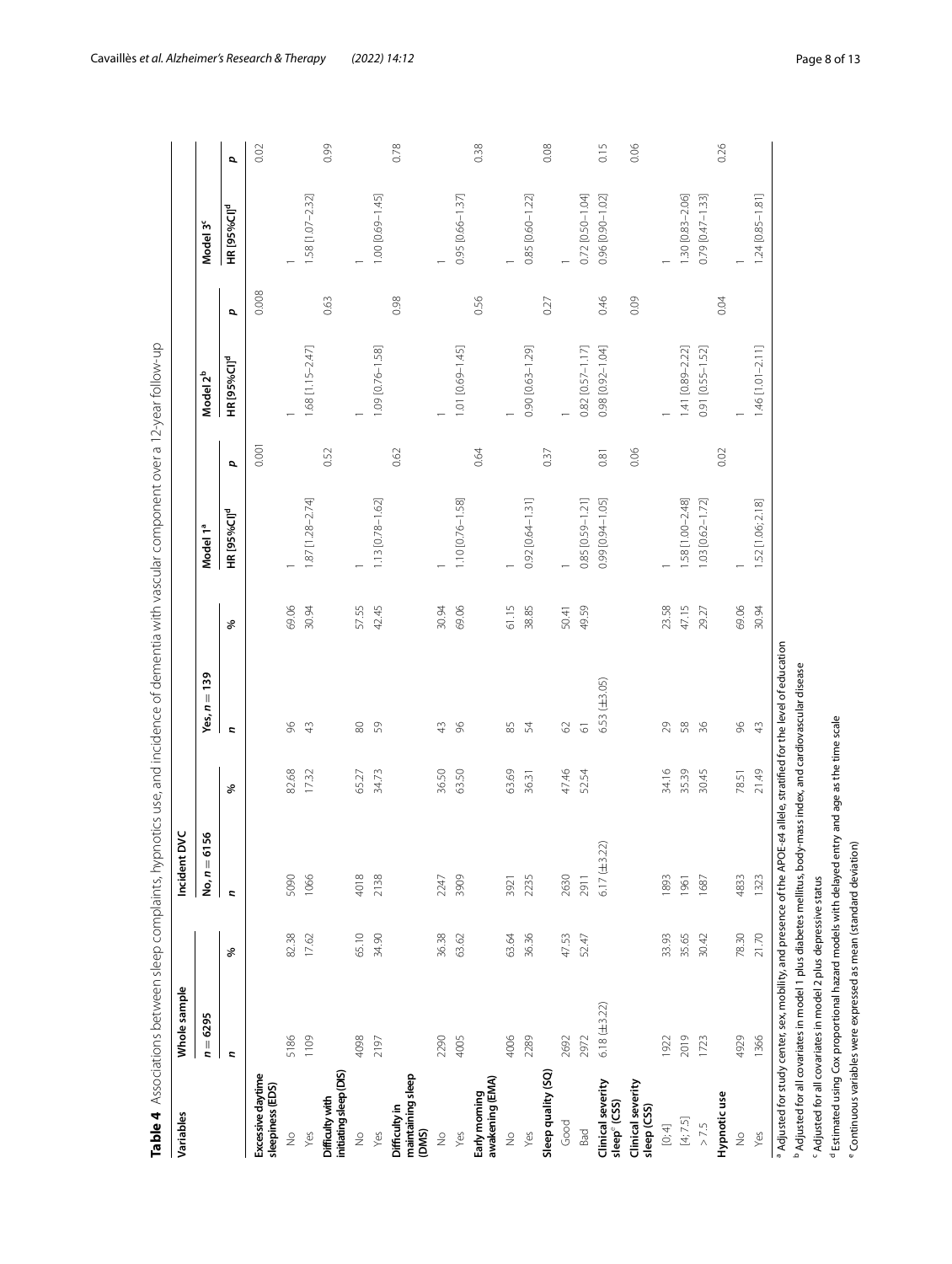of dementia (Tables [3](#page-6-0) and [4](#page-7-0)). All these results remained unchanged after adjustment for hypnotic intake or excluding participants taking hypnotics (analyses on 5313 subjects (of whom 332 AD and 96 DVC)). Imputations of the 7% of missing covariates data (Fig. [1](#page-3-0)) yielded also consistent results with the main analysis ( $n = 7390$ (of whom 522 AD and 157 DVC)) as well as excluding incident dementia on the frst 2-year follow-up (analyses on 6752 subjects (of whom 403 AD and 119 DVC)).

The use of hypnotics at baseline, particularly BZD (72%) of sleep medication), was independently associated with a higher risk of all-cause dementia, AD, and DVC even after several adjustments (Tables [2,](#page-5-0) [3,](#page-6-0) and [4,](#page-7-0) model 2). When further adjusting for depressive status, the association was only signifcant for all-cause dementia and AD (Tables [2](#page-5-0), [3,](#page-6-0) and [4,](#page-7-0) model 3).

In supplementary analyses, we examined the association between persistent use of hypnotics and the risk of dementia in two diferent ways. First, we studied the relationship between the use of hypnotics during the frst 2 years and the risk of dementia. A total of 4454 subjects (68.3%) did not report hypnotic use at baseline and at 2 years of follow-up, 1203 (18.5%) reported using both at baseline and at 2 years (persistent users), and 865 (13.3%) were taking hypnotics at one of two time points (intermittent users). The risk of all-cause dementia for the next 10 years was associated with the persistent use of hypnotics (p-global=0.009, compared to non-users,  $HR =$ 1.20, 95%CI =  $[0.94 - 1.53]$  for intermittent users; HR = 1.37,  $95\%CI = [1.12 - 1.68]$  for persistent users; model 3). Similar results were found for AD (p-global  $= 0.04$ , compared to non-users,  $HR = 1.10$ ,  $95\%CI = [0.81 - 1.49]$  for intermittent users;  $HR = 1.39, 95\%CI = [1.08-1.79]$  for persistent users). No association was found between the use of hypnotics and incident DVC. Second, we reported the use of hypnotics throughout the follow-up, with 4029 (58.8%) non-user, 1488 (21.7%) persistent users, and 1334 (19.5%) intermittent users. Compared to non-user, persistent users were associated with dementia  $(HR =$ 2.15,  $95\%CI = [1.76 - 2.63]$ ; model 3) while there was no association for intermittent users ( $HR = 0.99$ ,  $95\%CI =$ [0.82–1.19]; model 3).

## **Interaction between EDS, hypnotic intake, and factors describing specifc populations with regard to dementia incidence**

Association between hypnotic use at baseline and incident all-cause dementia difered according to diabetes status ( $p = 0.03$  for interaction test) with a higher risk in diabetic subjects (HR = 2.22,  $95\%CI = [1.47 - 3.37]$ ) compared to non-diabetics (HR = 1.36, 95%CI =  $[1.13-$ 1.62]). Similar results were found for incident AD but not DVC. No interaction was found between EDS, hypnotic use, and factors describing specifc populations (i.e., sex, depressive status, APOE-ɛ4, history of metabolic, and cardiovascular diseases) on the risk of all-cause dementia and subtypes.

The sample was also stratified according to age ( $\geq$  75 years (median of the whole sample) vs < 75 years). EDS was associated with all-cause dementia incidence in the older group after adjustments (HR  $= 1.29$ , 95%CI  $=$  $[1.02-1.64]$ ) but not in the youngest group (HR = 1.11,  $95\%CI = [0.82-1.49]$ . Results were unchanged for DVC, but no association was found between EDS and AD in any age group. The use of hypnotics at baseline was associated with all-cause dementia incidence in both age groups and with AD only in those under 75 years of age.

## **Associations between sleep complaints, hypnotics, plasma β‑amyloid levels, and incident dementia**

These analyses were implemented on a subgroup of 984 subjects with data available for plasma Aβ measurements. These subjects were not different from the 5867 without these measurements: 60% of women, mean age of 73.6 ( $\pm$  5.2), 18.7% complained of EDS, 36.1% of DIS, 64.9% of DMS, 36.2% of EMA, and 22.7% were taking hypnotics at baseline and 9.9% were diagnosed dementia over the follow-up.

No association was found between baseline plasma  $A\beta_{42}$ ,  $A\beta_{40}$ , and its ratio (taken continuously or categorized into tertile) and (1) sleep complaints taken alone or combined, and hypnotic use at baseline, (2) and incident all-cause dementia and its subtypes.

## **Discussion**

In this large cohort of community-dwelling elderly, EDS was associated with an increased risk of 21% for incident all-cause dementia and 58% for DVC over 12 years, but no association was observed with AD incidence. Persistent use of hypnotics increased the risk for all-cause dementia and AD, but not DVC after adjustment for the depressive status. In contrast, no association was found between insomnia complaints, and SQ taken as individual factors or combined with EDS in the CSS score on the risk of incident dementia. We also reported that the association between hypnotic use and incident all-cause dementia and AD was stronger in diabetic subjects, with same trend in subjects below 75 years old for incident AD. The association between EDS and all-cause dementia and DVC risk appeared greater in subjects over 75 years old.

EDS is a frequent condition in the elderly population. It may be due to multifactorial factors and may be associated with severe consequences [\[24](#page-11-17), [25](#page-11-18)]. EDS is often comorbid with depression, poor sleep habits, obesity, cardiovascular disease, obstructive sleep apnea (OSA),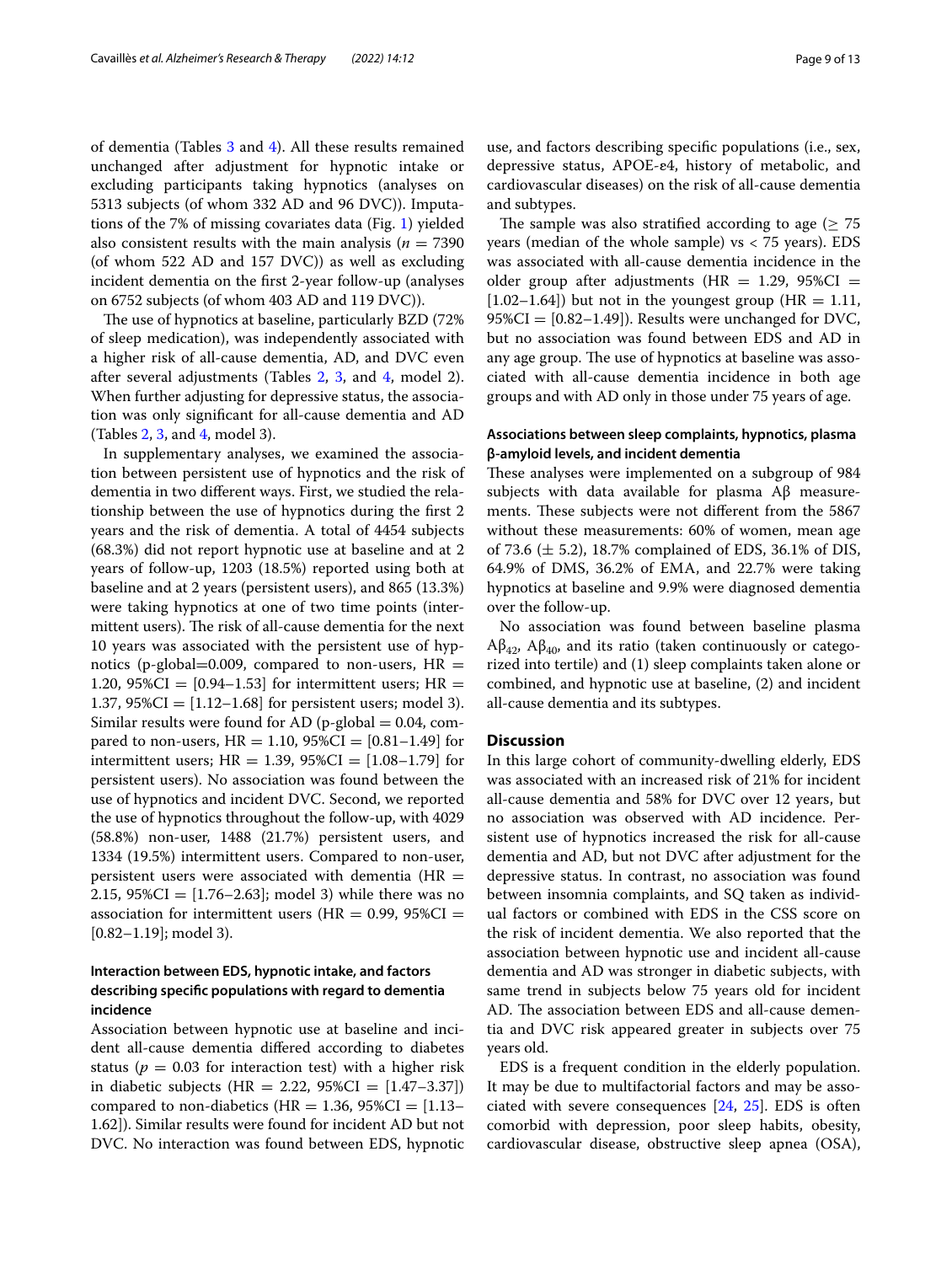and hypnotics intake, each of which being also associated with an increased risk of cognitive impairment [\[1](#page-11-0), [26–](#page-11-19)[28](#page-11-20)]. Prospective studies in older adults reported that EDS was independently associated with cognitive decline and dementia [[2,](#page-11-1) [3,](#page-11-3) [29\]](#page-11-21). Our current results confrm and extend this fnding in both all-cause dementia and DVC, within a larger sample of both men and women elderly persons over a long follow-up period, and with further adjustments particularly APOE-ε4 status, cardiovascular, and metabolic diseases and depression. The mechanism underlying this association remains unclear. Self-reported EDS may be interpreted as a marker of sleep instability, with fragmented sleep and reduced slow-wave sleep, but also with OSA especially when it is severe. Recent data suggested that excessively sleepy OSA subtype has the greatest increased cardiovascular risk compared to other types of OSA [\[30](#page-11-22)]. Elderly subjects may lack of awareness of sleep apnea symptoms, but sleep apnea is associated with a higher risk of dementia and cardiovascular disorders [[27,](#page-11-23) [31\]](#page-11-24). Several pathophysiological mechanisms may be involved such as disturbed slow-wave and rapid eye movement sleep, intermittent hypoxia, low-grade infammation, oxidative stress, and brain Aβ aggregation and tau hyperphosphorylation [\[32,](#page-11-25) [33](#page-12-0)]. Other studies also underlined the association between EDS, but not insomnia complaints, and higher risk of cardiovascular events [\[34](#page-12-1), [35\]](#page-12-2), the latter being potential mediators in the relationship between EDS and DVC incidence [[3\]](#page-11-3). Here, we found that subjects with EDS over 75 years of age exhibited the highest risk of dementia, suggesting that EDS would be a predictor for late-onset age of dementia.

EDS in non-demented elderly subjects could also be associated with underlying neurodegeneration. A recent study found an association between EDS and global cortical thickness reduction primarily in regions with increased age-susceptibility which may indicate accelerated brain aging [[36\]](#page-12-3). Degeneration of wakefulnesspromoting neurons in the cholinergic basal forebrain, noradrenergic locus coeruleus, and orexin hypothalamic systems may be damaged and cause sleep/wake abnormalities  $[37]$  $[37]$  $[37]$ . Thus, there are biologically plausible mechanisms that may explain these associations; however, further studies are required to explore these hypotheses.

Insomnia is one of the most prevalent sleep complaints in the elderly. We found no association between poor SQ, insomnia complaints and all-cause dementia, AD and DVC. Our results are in agreement with several studies reporting no association [\[2,](#page-11-1) [12](#page-11-26), [38](#page-12-5)], but contrast with others showing the association between insomnia and dementia  $[6, 8, 10]$  $[6, 8, 10]$  $[6, 8, 10]$  $[6, 8, 10]$  $[6, 8, 10]$  $[6, 8, 10]$  $[6, 8, 10]$ . These inconsistencies across studies may be attributed to diferences in methodology (adjustments, follow-up duration) and heterogeneity in cognitive and sleep assessment. Most of the positive associations between insomnia and dementia were not controlled for APOE-ε4, depressive status, and the use of hypnotic [[6–](#page-11-27)[8,](#page-11-6) [10,](#page-11-8) [33\]](#page-12-0). To our knowledge, no previous studies evaluated the presence and severity of both daytime and nighttime sleep complaints in the elderly to assess for the potential additive role of sleep problems in the onset of dementia. Although not validated, we proposed to combine in the present study the fve sleep complaints (EDS, insomnia complaints, and sleep quality) together in a global assessment called CSS; however, we found no association between this score and the onset of dementia risk.

Hypnotics (mainly BZD) at baseline were taken by almost a quarter of the subjects, who had more frequently EDS, insomnia complaints, and higher CSS score. Hypnotics use increased the risk of all-cause dementia and AD after several adjustments including depressive status. Moreover, hypnotic intake (especially for persistent users) was associated with incident all-cause dementia and AD in subjects below 75 years old and particularly in diabetic subjects. Few studies already underlined that AD and diabetes may share common pathophysiology, with prolonged excess of glucose leading to poor sleep quality and risk of neurodegeneration  $[39, 40]$  $[39, 40]$  $[39, 40]$ . The association between BZD use and dementia incidence was also reported [[22,](#page-11-15) [41\]](#page-12-8); however, the biological mechanism that underlines this association is not well understood. Sleep is critical for ensuring brain metabolic homeostasis with large increases in the cortical interstitial space during slow-wave sleep compared to wake resulting in convective exchange between the cerebrospinal fuid (CSF) and the interstitial fluid  $[42]$  $[42]$ . The restorative function of sleep may therefore relate to increased clearance of potentially neurotoxic degradation products of neuronal activity that accumulate in the awake brain, such as Aβ. With the chronic use of BZDs, the delta oscillations decrease, the glymphatic system dedicated to CSF transport, and metabolic waste drainage from the brain may be impaired resulting in Aβ accumulation and deposition [\[43\]](#page-12-10). We report here no association between plasma  $A\beta_{40}-A\beta_{42}$  levels and sleep complaints, with measurements performed at baseline therefore in subjects without dementia. These results were in line with a previous study including only men [[8\]](#page-11-6). However, both studies measured Aβ levels in the plasma, being less sensitive than CSF to estimate the impact of sleep disturbance on Aβ kinetics. An increased longitudinal brain Aβ accumulation assessed on a positron emission tomography was recently reported in elderly subjects with EDS and without dementia [[44\]](#page-12-11). A proposed hypothesis suggests that EDS is a clinical manifestation of increased synaptic or network overload in the cingulate and precuneus regions, areas with high metabolic activity, and Aβ accumulation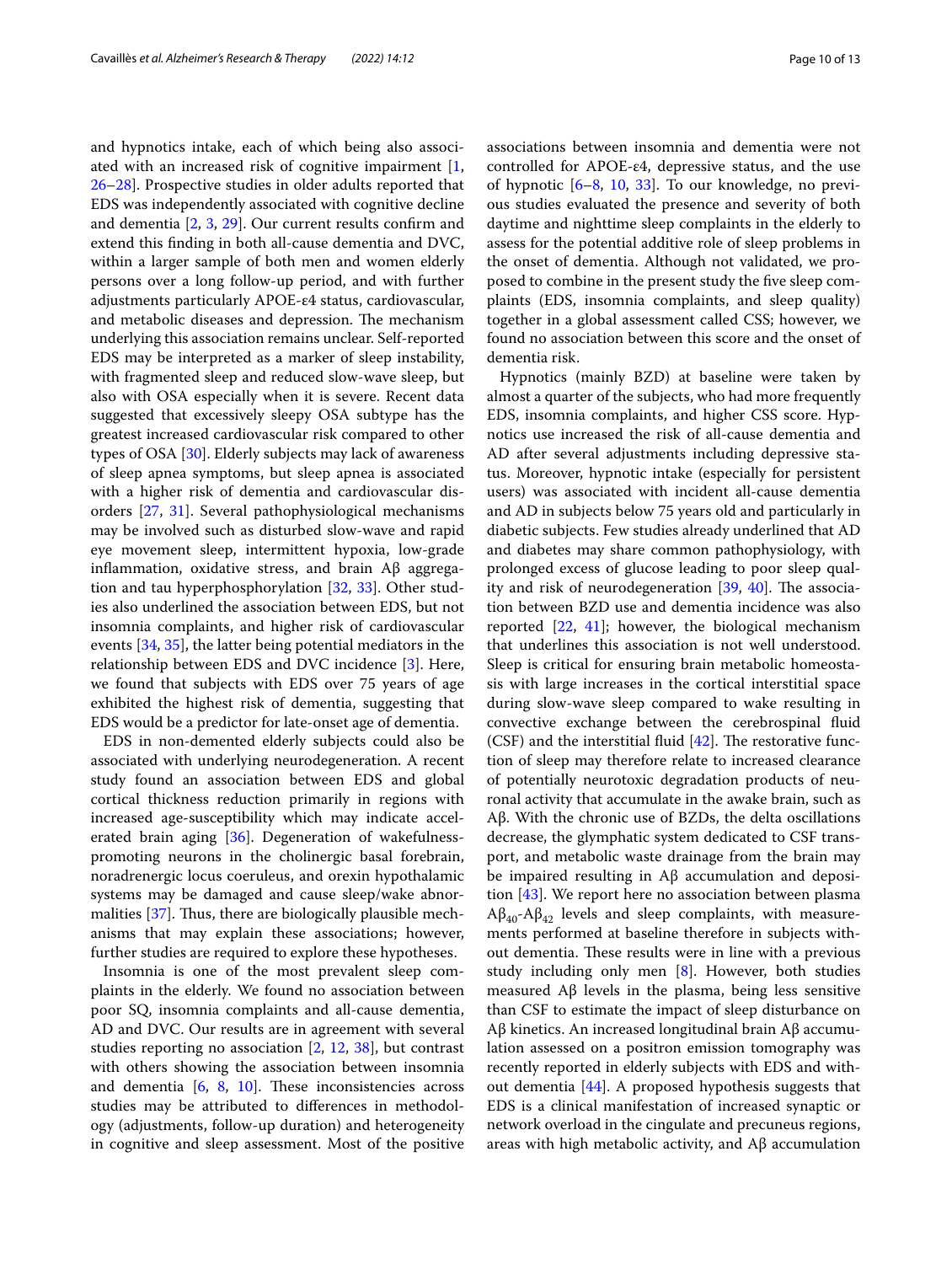that may increase oxidative stress and neuronal death, and then the risk of AD.

The strengths of this study were the longitudinal design with a 12-year-follow-up, the large sample size, the low attrition rate, and the large number of potential predictors including socio-demographic, lifestyle, health characteristics, medications, and APOE-ε4 status.

## **Limitations**

This study had some limitations. Bias could have been introduced by the non-random exclusion of participants with missing data at baseline, who were older, had more comorbidities and sleep complaints and used more hypnotics; this may have underestimated the strengths of the associations reported. Although the prevalent demented subjects were excluded in this study, a potential reverse causality effect cannot be excluded. This phenomenon is inevitable in the study of subjects aged 65 and over because of the prodromal phase onset 10 to 20 years before symptoms. However, after the exclusion of incident demented subjects during the frst 2 years of follow-up, the results remained unchanged. The possibility of over-adjustment could not be excluded: potential confounders with cardiovascular parameters could be intermediate variables in the pathway between sleep complaints, hypnotic intake, and dementia incident. Due to the exploratory nature of this study, correction for multiple comparisons were not made. Furthermore, the assessment of sleep complaints was only self-reported causing possible recall bias and a lack of accuracy in responses, although previous studies have assessed EDS with a similar question [[29,](#page-11-21) [34,](#page-12-1) [35\]](#page-12-2); however, validated measures such as the Epworth Sleepiness Scale were not available in this study. In addition, we developed for the present study a clinical sleep severity (CSS) score to estimate the potential additive role of the fve key sleep complaints on the risk of dementia; however, this CSS was only proposed for this present study and therefore has not been validated by other studies.

The drugs intake was verified by examining the prescriptions and medications themselves; however, duration, frequency, dose, and reason of the medication intake were not recorded. Regarding the duration of exposure to hypnotics, we performed 2 sensitivity analyses. First, we limited the study of the association between the use of hypnotics during the frst 2 years and incident of dementia while maintaining a signifcant follow-up period (10 years). Then, we used time-dependent variable to consider hypnotics use throughout the followup. Both analyses showed that persistent use of hypnotic was associated with a higher risk of dementia. We were unable to directly measure symptoms of anxiety in this study. However, our models were adjusted for the CES-D score frst designed to screen for depressive symptoms but also anxiety symptoms in the elderly population [[45](#page-12-12), [46\]](#page-12-13). The presence of sleep apnea was not evaluated; thus, the confounding efect of an underlying OSA syndrome in the relationship between EDS and the risk of dementia cannot be excluded. Unfortunately, sleep duration and objective measures of sleep and daytime sleepiness were not available for this study. Even difficult within the context of a large epidemiological studies, further studies using objective sleep tools are recommended. Finally, β-amyloid concentrations were assessed in the plasma instead of cerebrospinal fuid, being a less sensitive method, but still relevant to indicate individuals at shortterm risk of dementia or cognitive decline [[22,](#page-11-15) [23\]](#page-11-16).

## **Conclusions**

EDS was associated with a high risk of all-cause dementia and even more strongly with DVC, but not with AD while the use of hypnotics was associated with incident all-cause dementia and AD. These results suggest that EDS and hypnotics intake may be targets for intervention strategies in dementia prevention. No association was found for insomnia complaints and quality of sleep assessed alone or combined with EDS after controlling for potential confounders. Further studies are required to elucidate the biological mechanisms involved in these associations and whether its management can prevent the risk of dementia.

#### **Abbreviations**

AD: Alzheimer's disease; APOE: Apolipropotein-e; BMI: Body mass index; BZD: Benzodiazepine; CI: Confdence intervals; CSF: Cerebrospinal fuid; CSS: Clinical sleep score; DIS: Difficulty in initiating sleep; DMS: Difficulty maintaining sleep; DVC: Dementia with vascular component; EDS: Excessive daytime sleepiness; EMA: Early morning awakening; HR: Hazard ratio; OSA: Obstructive sleep apnea; SQ: Sleep quality.

#### **Acknowledgements**

The authors acknowledge all participants in the 3-City Study.

#### **Authors' contributions**

CC contributed to the conception and design of the study, to the analysis and interpretation of data, and wrote the frst draft of the manuscript. CB and CH contributed in the acquisition of the data and revised the manuscript. AG revised the manuscript. IJ and YD contributed to the conception and design of the study, to the interpretation of data, and to the writing of the manuscript. The authors read and approved the fnal manuscript.

### **Funding**

The Three-City Study is conducted under a partnership agreement between Inserm, the Victor Segalen – Bordeaux II University, and Sanof-Synthélabo. The Fondation pour la Recherche Médicale funded the preparation and frst phase of the study. The Three-City Study is also supported by the Caisse Nationale Maladie des Travailleurs Salariés, Direction Générale de la Santé, MGEN, Institut de la Longévité, Agence Française de Sécurité Sanitaire des Produits de Santé, the Regional Governments of Aquitaine, Bourgogne and Languedoc-Roussillon and, the Fondation de France, the Ministry of Research-Inserm Programme "Cohorts and collection of biological material." The Lille Génopôle received an unconditional grant from Eisai. Part of this project is fnanced by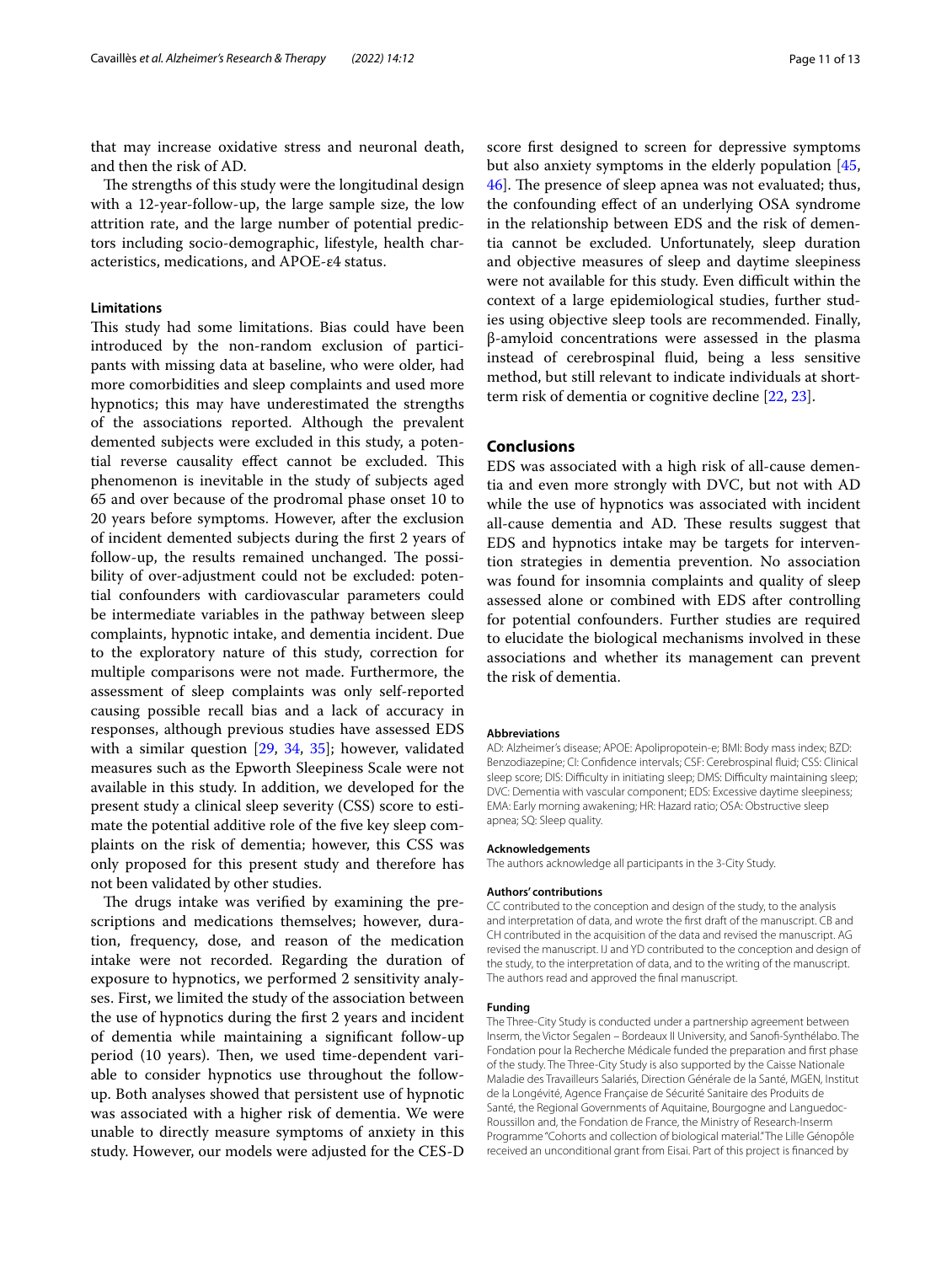two grants from the Agence Nationale de la Recherche (ANR) (projects 07 LVIE 004 and 06-PNRA-005) and Fonds de coopération scientifque Alzheimer (FCS 2009-2012).

## **Availability of data and materials**

The datasets used and analyzed during the current study are available from the corresponding author on reasonable request.

## **Declarations**

#### **Ethics approval and consent to participate**

The ethical committee of the Kremlin-Bicêtre University Hospital (France) approved the study protocol, and written informed consent was obtained from each participant.

#### **Consent for publication**

Not applicable.

#### **Competing interests**

CC, CB, CH, AG, and IJ declare that they have no competing interests. YD participated in advisory board for UCB Pharma, Jazz, Theranexus, Avadel, Idorsia, and Bioprojet, outside the submitted work.

## **Author details**

<sup>1</sup> Institute for Neurosciences of Montpellier INM, INSERM Montpellier, University of Montpellier, Montpellier, France. <sup>2</sup>INSERM, Bordeaux Population Health Research Center, UMR1219, University of Bordeaux, Bordeaux, France. 3 <sup>3</sup> Memory Research and Resources Center, Department of Neurology, CHU Montpellier, Montpellier, France. <sup>4</sup>National Reference Centre for Orphan Diseases, Narcolepsy- Rare Hypersomnias, Sleep Unit, Department of Neurology, CHU Montpellier, Service de Neurologie, Hôpital Gui-de-Chauliac, 80 avenue Augustin Fliche, 34295 Montpellier cedex 5, France.

# Received: 13 September 2021 Accepted: 20 December 2021

#### **References**

- <span id="page-11-0"></span>1. Livingston G, Sommerlad A, Orgeta V, Costafreda SG, Huntley J, Ames D, et al. Dementia prevention, intervention, and care. Lancet Lond Engl. 2017;390(10113):2673–734.
- <span id="page-11-1"></span>2. Foley D, Monjan A, Masaki K, Ross W, Havlik R, White L, et al. Daytime sleepiness is associated with 3-year incident dementia and cognitive decline in older Japanese-American men. J Am Geriatr Soc. 2001;49(12):1628–32.
- <span id="page-11-3"></span>3. Elwood P, Bayer A, Fish M, Pickering J, Mitchell C, Gallacher J. Sleep disturbance and daytime sleepiness predict vascular dementia. J Epidemiol Community Health. 2011;65:820–4.
- 4. Merlino G, Piani A, Gigli GL, Cancelli I, Rinaldi A, Baroselli A, et al. Daytime sleepiness is associated with dementia and cognitive decline in older Italian adults: a population-based study. Sleep Med. 2010;11(4):372–7.
- <span id="page-11-4"></span>5. Tsapanou A, Gu Y, Manly J, Schupf N, Tang M-X, Zimmerman M, et al. Daytime sleepiness and sleep inadequacy as risk factors for dementia. Dement Geriatr Cogn Disord Extra. 2015;5(2):286–95.
- <span id="page-11-27"></span>6. Burke SL, Cadet T, Alcide A, O'Driscoll J, Maramaldi P. Psychosocial risk factors and Alzheimer's disease: the associative effect of depression, sleep disturbance, and anxiety. Aging Ment Health. 2018;22(12):1577–84.
- <span id="page-11-7"></span>7. Luojus MK, Lehto SM, Tolmunen T, Brem A-K, Lönnroos E, Kauhanen J. Self-reported sleep disturbance and incidence of dementia in ageing men. J Epidemiol Community Health. 2017;71(4):329–35.
- <span id="page-11-6"></span>8. Benedict C, Byberg L, Cedernaes J, Hogenkamp PS, Giedratis V, Kilander L, et al. Self-reported sleep disturbance is associated with Alzheimer's disease risk in men. Alzheimers Dement. 2015;11(9):1090–7.
- 9. Sindi S, Kåreholt I, Johansson L, Skoog J, Sjöberg L, Wang H-X, et al. Sleep disturbances and dementia risk: a multicenter study. Alzheimers Dement. 2018;1:14.
- <span id="page-11-8"></span>10. Yafe K, Nettiksimmons J, Yesavage J, Byers A. Sleep quality and risk of dementia among older male veterans. Am J Geriatr Psychiatry. 2015;1:23.
- <span id="page-11-2"></span>11. Xu W, Tan C-C, Zou J-J, Cao X-P, Tan L. Sleep problems and risk of all-cause cognitive decline or dementia: an updated systematic review and metaanalysis. J Neurol Neurosurg Psychiatry. 2020;91(3):236–44.
- <span id="page-11-26"></span>12. Bokenberger K, Ström P, Dahl Aslan AK, Johansson ALV, Gatz M, Pedersen NL, et al. Association between sleep characteristics and incident dementia accounting for baseline cognitive status: a prospective populationbased study. J Gerontol A Biol Sci Med Sci. 2017;72(1):134–9.
- <span id="page-11-5"></span>13. Lysen TS, Wolters FJ, Luik AI, Ikram MK, Tiemeier H, Ikram MA. Subjective sleep quality is not associated with incident dementia: the Rotterdam Study. J Alzheimers Dis JAD. 2018;64(1):239–47.
- <span id="page-11-9"></span>14. 3C Study Group. Vascular factors and risk of dementia: design of the Three-City Study and baseline characteristics of the study population. Neuroepidemiology. 2003;22(6):316–25.
- <span id="page-11-10"></span>15. McKhann G, Drachman D, Folstein M, Katzman R, Price D, Stadlan EM. Clinical diagnosis of alzheimer's disease: report of the NINCDS-ADRDA work group★ under the auspices of department of health and human services task force on Alzheimer's disease. Neurology. 1984;34(7):939–44.
- <span id="page-11-11"></span>16. Román GC, Tatemichi TK, Erkinjuntti T, Cummings JL, Masdeu JC, Garcia JH, et al. Vascular dementia: diagnostic criteria for research studies - report of the NINDS-AIREN international workshop. Neurology. 1993;43(2):250–60.
- <span id="page-11-12"></span>17. McKeith IG, Galasko D, Kosaka K, Perry EK, Dickson DW, Hansen LA, et al. Consensus guidelines for the clinical and pathologic diagnosis of dementia with Lewy bodies (DLB): report of the consortium on DLB international workshop. Neurology. 1996;47(5):1113–24.
- 18. McKeith IG. Consensus guidelines for the clinical and pathologic diagnosis of dementia with Lewy bodies (DLB): report of the Consortium on DLB International Workshop. J Alzheimers Dis JAD. 2006;9(3 Suppl):417–23.
- 19. McKhann GM, Albert MS, Grossman M, Miller B, Dickson D, Trojanowski JQ, et al. Clinical and pathological diagnosis of frontotemporal dementia: report of the Work Group on Frontotemporal Dementia and Pick's Disease. Arch Neurol. 2001;58(11):1803–9.
- <span id="page-11-13"></span>20. Dubois B, Burn D, Goetz C, Aarsland D, Brown RG, Broe GA, et al. Diagnostic procedures for Parkinson's disease dementia: recommendations from the Movement Disorder Society Task Force. Mov Disord. 2007;22(16):2314–24.
- <span id="page-11-14"></span>21. Dufouil C, Richard F, Fiévet N, Dartigues JF, Ritchie K, Tzourio C, et al. APOE genotype, cholesterol level, lipid-lowering treatment, and dementia: the Three-City Study. Neurology. 2005;64(9):1531–8.
- <span id="page-11-15"></span>22. Lambert J-C, Schraen-Maschke S, Richard F, Fievet N, Rouaud O, Berr C, et al. Association of plasma amyloid beta with risk of dementia: the prospective Three-City Study. Neurology. 2009;73(11):847–53.
- <span id="page-11-16"></span>23. Gabelle A, Richard F, Gutierrez L-A, Schraen S, Delva F, Rouaud O, et al. Plasma amyloid-β levels and prognosis in incident dementia cases of the 3-City Study. J Alzheimers Dis JAD. 2013;33(2):381–91.
- <span id="page-11-17"></span>24. Gooneratne NS, Weaver TE, Cater JR, Pack FM, Arner HM, Greenberg AS, et al. Functional outcomes of excessive daytime sleepiness in older adults. J Am Geriatr Soc. 2003;51(5):642–9.
- <span id="page-11-18"></span>25. Ng WL, Shaw JE, Peeters A. The relationship between excessive daytime sleepiness, disability, and mortality, and implications for life expectancy. Sleep Med. 2018;43:83–9.
- <span id="page-11-19"></span>26. Bubu OM, Brannick M, Mortimer J, Umasabor-Bubu O, Sebastião YV, Wen Y, et al. Sleep, cognitive impairment, and Alzheimer's disease: a systematic review and meta-analysis. Sleep. 2017;1:40(1).
- <span id="page-11-23"></span>27. Yaffe K, Laffan AM, Harrison SL, Redline S, Spira AP, Ensrud KE, et al. Sleep disordered breathing, hypoxia, and risk of mild cognitive impairment and dementia in older women. JAMA J Am Med Assoc. 2011;306(6):613–9.
- <span id="page-11-20"></span>28. Lucchetta RC, da Mata BPM, Mastroianni P. de C. Association between development of dementia and use of benzodiazepines: a systematic review and meta-analysis. Pharmacotherapy. 2018;38(10):1010–20.
- <span id="page-11-21"></span>29. Jaussent I, Bouyer J, Ancelin M-L, Berr C, Foubert-Samier A, Ritchie K, et al. Excessive sleepiness is predictive of cognitive decline in the elderly. SLEEP. 2012;35(9):1201–7.
- <span id="page-11-22"></span>30. Pack AI, Magalang UJ, Singh B, Kuna ST, Keenan BT, Maislin G. Randomized clinical trials of cardiovascular disease in obstructive sleep apnea: understanding and overcoming bias. Sleep. 2020;9.
- <span id="page-11-24"></span>31. Gonzaga C, Bertolami A, Bertolami M, Amodeo C, Calhoun D. Obstructive sleep apnea, hypertension and cardiovascular diseases. J Hum Hypertens. 2015;29(12):705–12.
- <span id="page-11-25"></span>32. Baril A-A, Carrier J, Lafrenière A, Warby S, Poirier J, Osorio RS, et al. Biomarkers of dementia in obstructive sleep apnea. Sleep Med Rev. 2018;42:139–48.